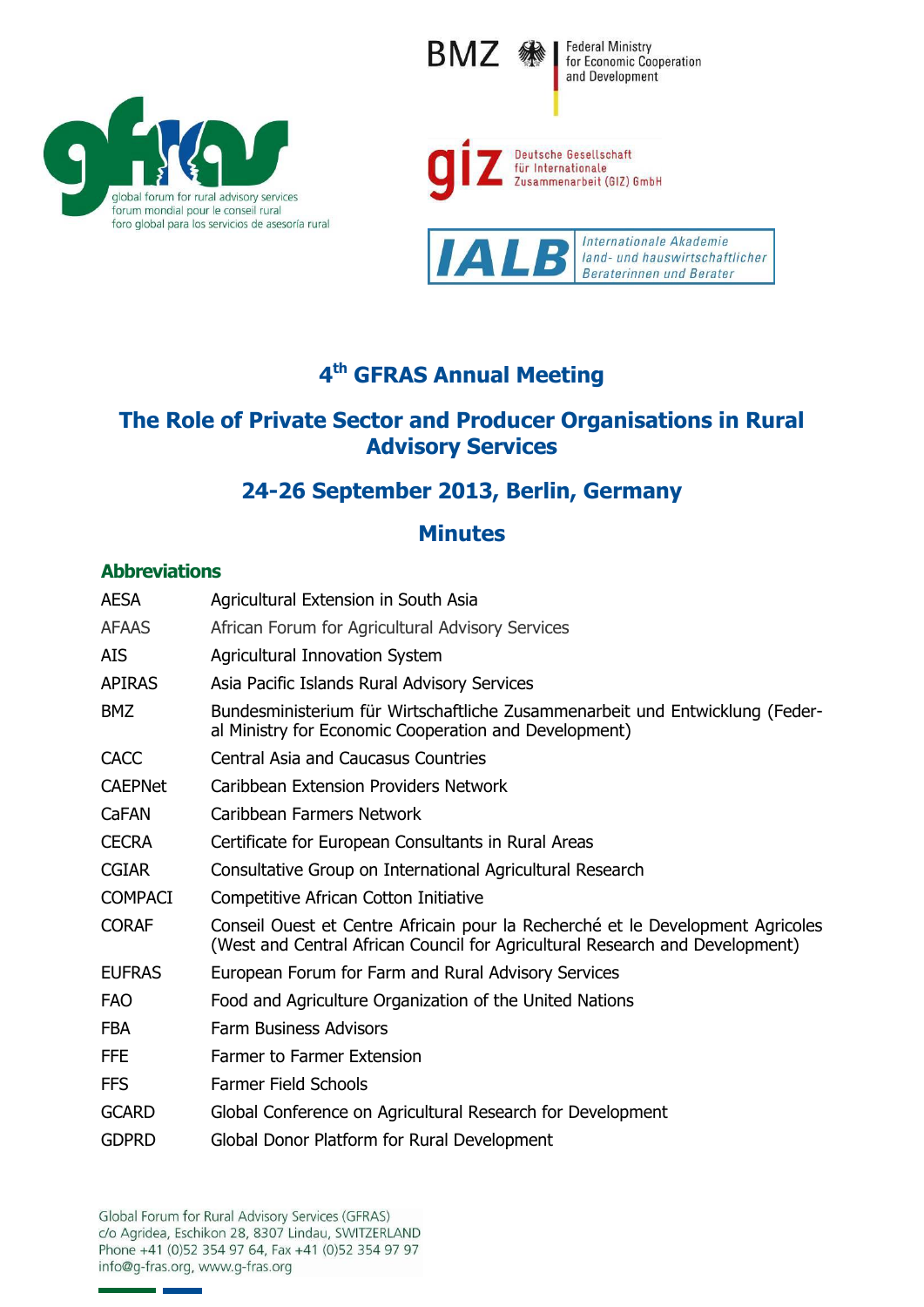| <b>GFRAS</b>   | Global Forum for Rural Advisory Services                                                                                                                                                              |
|----------------|-------------------------------------------------------------------------------------------------------------------------------------------------------------------------------------------------------|
| GIZ            | Deutsche Gesellschaft für International Zusammenarbeit (German Development<br>Cooperation)                                                                                                            |
| <b>IALB</b>    | Internationale Akademie land- und hauswirtschaftlicher Beraterinnen und Berat-<br>er (International Academy of Rural Advisors)                                                                        |
| <b>ICRAF</b>   | <b>World Agroforestry Centre</b>                                                                                                                                                                      |
| <b>ICT</b>     | Information and Communication Technologies                                                                                                                                                            |
| <b>INTA</b>    | Instituto Nacional de Tecnología Agropecuaria (Argentine National Institute for<br>Agricultural Technology)                                                                                           |
| KIT            | Koninklijk Instituut voor de Tropen (Royal Tropical Institute)                                                                                                                                        |
| <b>LAB</b>     | <b>Agricultural Associations Brandenburg</b>                                                                                                                                                          |
| <b>MACS</b>    | Meeting of Agricultural Chief Scientists of the G20                                                                                                                                                   |
| <b>NASFAM</b>  | National Smallholder Farmers' Association of Malawi                                                                                                                                                   |
| <b>NGO</b>     | Non-Governmental Organisation                                                                                                                                                                         |
| <b>PIRAS</b>   | Pacific Islands Rural Advisory Services                                                                                                                                                               |
| <b>RAS</b>     | <b>Rural Advisory Services</b>                                                                                                                                                                        |
|                | RESCAR-AOC Réseau de Services de Conseil Réseau des services de conseil agricole et rural<br>d'Afrique de l'Ouest et du Centre (West and Central African Network for Agricul-<br>tural and Rural RAS) |
| <b>RELASER</b> | Red Latinoamericana para Servicios de Extensión Rural (Latin American Network<br>for Agricultural Extension Services)                                                                                 |
| SAI            | Sustainable Agriculture Initiative                                                                                                                                                                    |
| <b>SARAS</b>   | South African Rural Advisory Services                                                                                                                                                                 |
| <b>SFRAS</b>   | Swiss Forum for Rural Advisory Services                                                                                                                                                               |
| <b>WFO</b>     | World Farmers' Organisation                                                                                                                                                                           |

## **Objectives of the 4th GFRAS Annual Meeting**

The objectives of the 4th GFRAS Annual Meeting were to:

- Understand and agree on the role of private sector and producer organisations in RAS
- Strengthen RAS networks in mobilising human and financial resources and planning and implementing networking
- Update participants on progress in GFRAS

## **Participants**

At the 4<sup>th</sup> Annual Meeting of the Global Forum for Rural Advisory Services (GFRAS), held on 24-26 September 2013 in Berlin, Germany, 160 participants from 62 different countries joined together. The breakdown of participants was as follows: From the regions,30% international development partners, 23% Europe, 18% Asia, 16% Africa, 9% Latin America, 4% Caribbean Islands, 1% North America, 1% Pacific Islands. From sectors, 34% international development partners and network secretariats, 19% public rural advisory services (RAS) and national agricultural administration, 12% higher education, 9% private RAS, 9% research, 6% producer organisations, 6% civil society, 1% media, 4% others. Gender balance was 35% female and 65% male.

#### **Presentations**

All presentations and other inputs can be found at [http://www.g-fras.org/en/events/gfras](http://www.g-fras.org/en/events/gfras-events/annual-meeting-germany-2013.html)[events/annual-meeting-germany-2013.html.](http://www.g-fras.org/en/events/gfras-events/annual-meeting-germany-2013.html)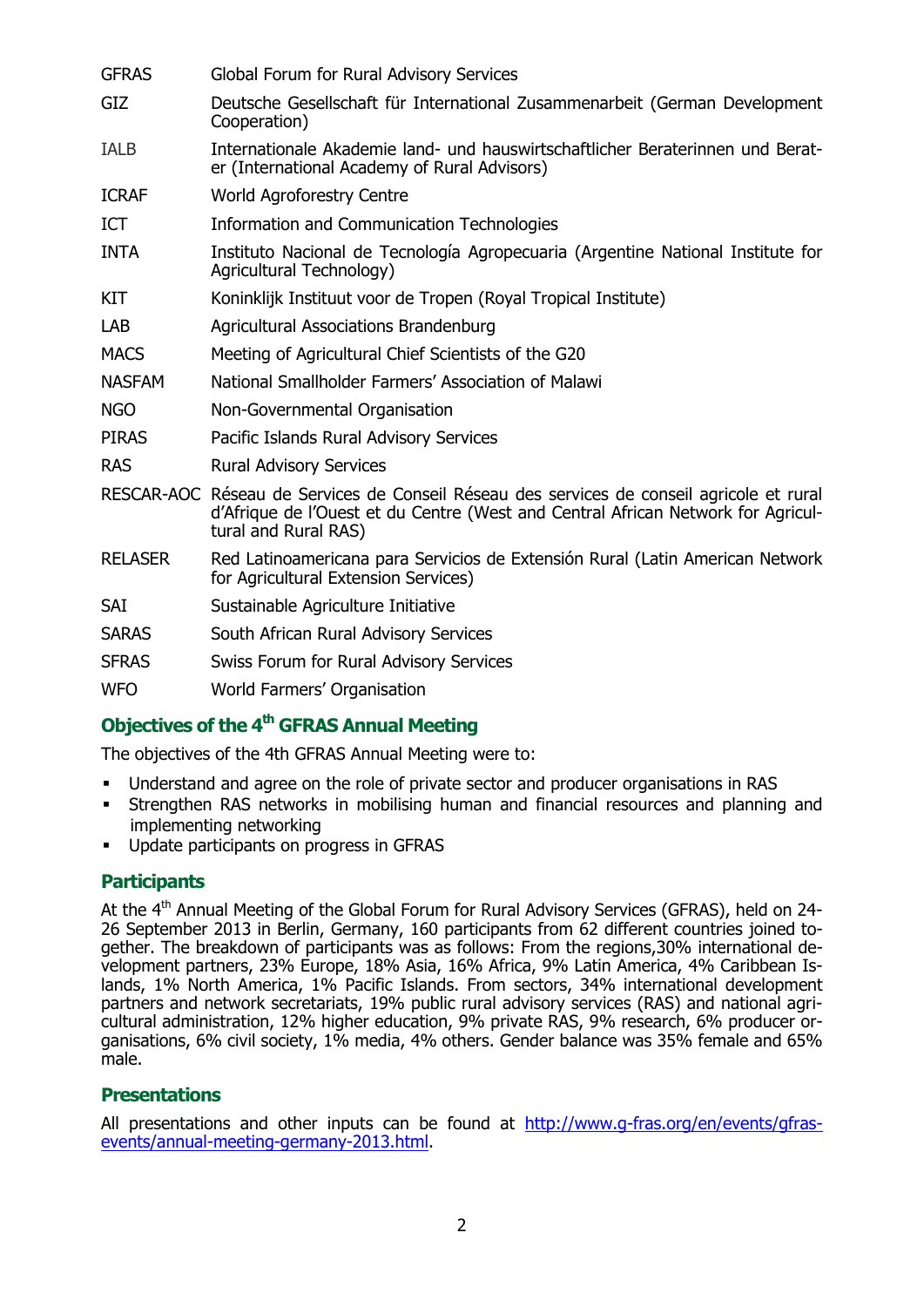## **Side Events**

Before the meeting, a number of side-events took place on 23 September:

- RAS Country Fora (African Forum for Agricultural Advisory Services [\(AFAAS\)](http://www.afaas-africa.org/) & Red Latinoamericana para Servicios de Extensión Rural [\(RELASER\)\)](http://www.relaser.org/)
- Exchange of Ideas for a Practice-oriented Knowledge Platform on Good Practices in Agricultural Extension (Deutsche Gesellschaft für International Zusammenarbeit [\(GIZ\)](http://www.giz.de/en) & [GFRAS\)](http://www.g-fras.org/)
- Innovation in Family Farming and Rural Advisory Services (Food Agriculture Organization of the United Nations [\(FAO\)](http://www.fao.org/nr/research-extension-systems/ais-ff/en/))
- Founding Meeting of the European Forum for Farm and Rural Advisory Services [\(EUFRAS\)](http://www.eufras.eu/) (Internationale Akademie land- und hauswirtschaftlicher Beraterinnen und Berater [\(IALB\)](http://www.ialb.org/))
- Embedded Services as Modality for Sustainable RAS (Swiss Forum for Rural Advisory Services [\(SFRAS\)](http://www.sdc-foodsecurity.ch/en/Home/Focus_areas/Rural_advisory_services/SFRAS))
- Spotlight on Education and Training in Extension and Advisory Services (GFRAS [Consortium on Extension Education and Training\)](http://www.g-fras.org/en/activities/consortium-on-education-and-training.html)
- Donors' Approaches to Rural Advisory Services from Local Solutions to Impact at Scale (Global Donor Platform for Rural Development [\(GDPRD\)](http://www.donorplatform.org/))

The GFRAS website links to the results and reports of the side events at: [http://www.g](http://www.g-fras.org/en/events/gfras-events/annual-meeting-germany-2013.html)[fras.org/en/events/gfras-events/annual-meeting-germany-2013.html.](http://www.g-fras.org/en/events/gfras-events/annual-meeting-germany-2013.html)

## **Opening (24 September)**

**Francisco Aguirre**, GFRAS chair, opened the 4<sup>th</sup> GFRAS Annual Meeting by inviting participants to contribute to mutual learning and networking. Rural development is back on the international agenda, an opportunity that GFRAS affiliates and members should use to foster change in RAS. As requested by participants of the  $3<sup>rd</sup>$  GFRAS Annual Meeting and by regional networks, the 4<sup>th</sup> GFRAS Annual Meeting was planned to discuss private sector and producer organisations RAS, strengthen RAS networks, and update on progress in GFRAS.

Francisco thanked the German hosts of the meeting, the Federal Ministry for Economic Cooperation and Development (BMZ) and GIZ, for their generous financial and intellectual support, and the International Academy of Rural Advisors (IALB) for the intensive preparation of the field trips.

GFRAS was founded four years ago to see RAS effectively contributing to the sustainable reduction of hunger and poverty worldwide. It consists of two stakeholder groups, the RAS Community and the International Development Institutions, which are both represented in the GFRAS steering committee. The GFRAS mission – to provide advocacy and leadership on RAS within the global development agenda  $-$  is implemented through three functions:

- 1. Providing a voice for RAS in global policy dialogues and promoting investment
- 2. Supporting the development and synthesis of evidence-based approaches and policies for improving effectiveness
- 3. Strengthening actors and fora in RAS through facilitating interaction and networking

**Stefan Schmitz**, head of Division Rural Development, Agriculture and Food security of BMZ, highlighted the importance of RAS in German cooperation's efforts for poverty alleviation. In 2013, the German government allocated 10% of its budget to rural development and food security. BMZ' agricultural development strategy is based on six action areas: 1) agricultural training, 2) agricultural policy advice and institution building, 3) professionalising smallholder farming, 4) agricultural financing, 5) resource management, environmental protection and irrigation farming, and 6) cooperation with national and international enterprises. Reviving RAS is crucial to foster innovation and sustainable agriculture. After a focus of agricultural growth on input, irrigation, and land expansion 50 years ago, innovation contributes today to 75% of global agricultural production growth. Population dynamics and urbanisation, accompanied by changes in diet represent an opportunity for producers to access new markets, value chains, and knowledge. Access to land, water, finance, and knowledge are thereby fundamental. GFRAS is requested to discuss issues related to knowledge, concepts, and principles; the role of ICTs; the use of network approaches; roles and inter-linkages of the state and the private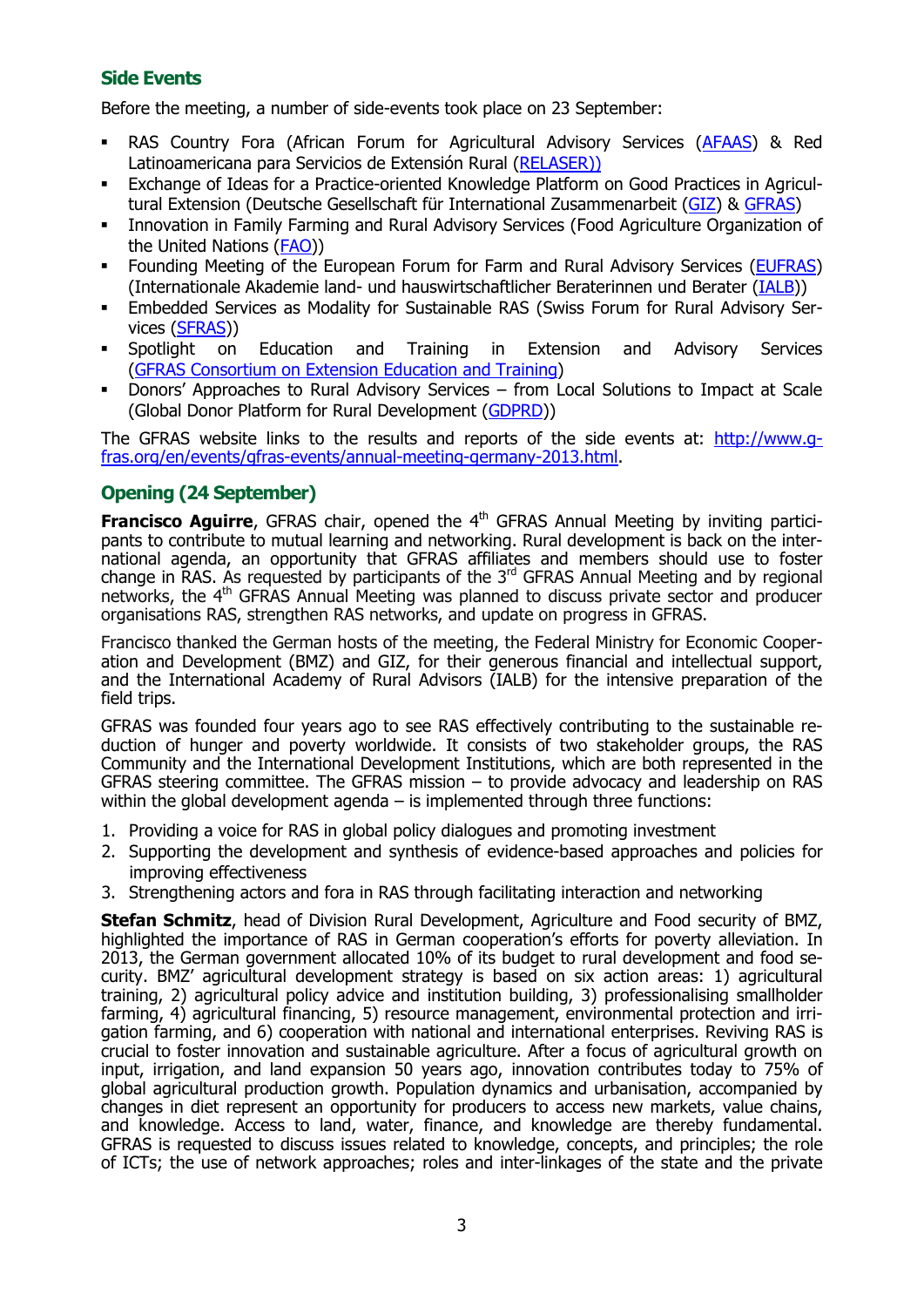sector; and good practices in RAS. Stefan Schmitz wished participants good success in translating their commitments into reality.

**Edda Albers**, president of IALB, introduced participants to the German-speaking network. IALB associates around 700 members from several European, mainly German speaking, countries. It fosters information and experience exchange in the field of rural education and advisory services by organising meetings and seminars. As a contribution to the development of qualifications and competences, IALB created the Certificate for European Consultants in Rural Areas (CECRA). Need-tailored modules are integrated into a standardised competence development scheme.

Since 1961, the success of IALB has been based on trust and mutual support in finding solutions for shared problems. Due to its network and experience, IALB was asked to contribute with the organisation of the field trips to the  $4<sup>th</sup>$  GFRAS Annual Meeting. On 23 September, EUFRAS was founded, which will enrich GFRAS as new partner in Europe.



## **The Role of Private Sector and Producer Organisations in Rural Advisory Services (24, 25, and 26 September)**

#### **Keynote**

**Regina Birner**, University of Hohenheim, Germany, presented a typology of RAS. She differentiated between the 1) public sector, consisting of government and administration, 2) private sector, including agribusiness and farm households, and 3) third sector, comprising membership organisations, cooperatives, and non-profit non-governmental organisations (NGOs), all having specific goals and problems. The consideration of RAS as public good and merit good with unclear value, as well as the structure of the smallholder farm sector leading to high transaction costs and limited market power result in market failures in agricultural extension.

They can explain the weak role producer organisations and private sector have played in RAS.

As possible solution, Regina referred to institutional arrangements for RAS, differentiating between service provision and financing, which can both be delivered by all three RAS types. Institutional arrangements include contracting out by the public sector as

|                                                                         | <b>Financing of the service</b>                                 |                                                             |                                                                            |                                                                            |                                                                    |
|-------------------------------------------------------------------------|-----------------------------------------------------------------|-------------------------------------------------------------|----------------------------------------------------------------------------|----------------------------------------------------------------------------|--------------------------------------------------------------------|
| <b>Provision of</b><br>the service                                      | <b>Public</b><br>sector                                         | Private<br>sector:<br><b>Farmers</b>                        | <b>Private</b><br>sector:<br><b>Companies</b>                              | Third sector:<br><b>NGOs</b>                                               | <b>Third</b><br>sector:<br><b>FBOs</b>                             |
| <b>Public sector</b>                                                    | Public<br>extension                                             | Fee-for-<br>service<br>extension                            | Private or third sector contracting extension<br>agents from public sector |                                                                            |                                                                    |
| Private sector:<br><b>Companies</b>                                     | Publicly<br>financed<br>contracts or<br>subsidies to<br>service | Privatized<br>extension.<br>farmers pay<br>fees             | Information<br>provided with<br>sale of inputs                             | Extension<br>agents from<br>private<br>company hired<br>by NGOs            | <b>FBO</b><br>contracting<br>extension<br>agent from<br>company    |
| Third sector:<br>Non-<br>governmental<br>organizations -<br><b>NGOs</b> | providers<br>from private<br>or third<br>sector                 | Extension<br>agents hired<br>by NGO.<br>farmers pay<br>fees |                                                                            | Extension<br>agents hired by<br>NGO, service<br>provided free of<br>charge |                                                                    |
| Third sector:<br><b>Farmer-based</b><br>organizations<br>(FBOs)         |                                                                 | Extension<br>agents hired<br>by FBO,<br>farmers pay<br>fees |                                                                            | NGO financing<br>extension<br>agents who are<br>employed by<br><b>FBO</b>  | Extension<br>agents hired<br>by FBO,<br>service free<br>to members |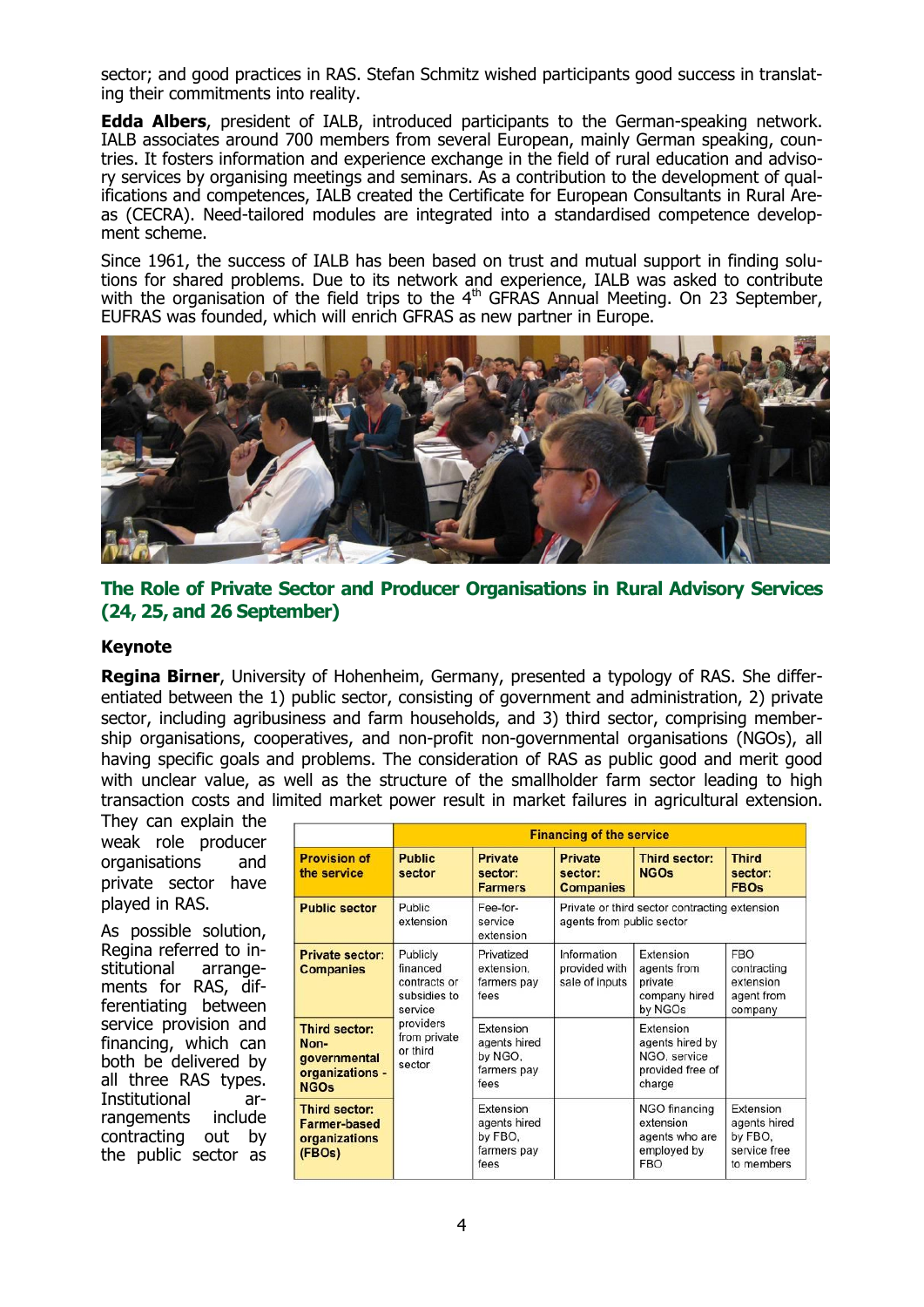financer, voucher-based systems, and embedded services. Opportunities were seen in producer organisations, new technologies, integrated contract farming, and alternative financing. Regina closed by pointing to the need for evidence-based solutions and the functioning of all three types of RAS.

## **Panel Debate**

Representatives from the Caribbean Farmers Network (CaFAN), Chilean Milk Consortium Consorcio Lechero, Syngenta Foundation, Sustainable Agriculture Initiative (SAI) Platform, World Farmers Organisation (WFO)/ National Smallholder Farmers' Association of Malawi (NASFAM), and Regina Birner debated on the role of private sector and producer organisations in RAS. The cases show that producer organisations engage in

- Farmer to farmer extension and sharing of information, knowledge, and practices by linking farmers
- Connecting farmers to other actors in the agricultural innovation system (AIS) thus creating access to services and advice
- Advocating for agriculture and producers
- Promoting farmers in value chains through the creation of innovation and business ideas, participation in processing and marketing, and advocacy
- Facilitating access to assets and tools such as information and communication technologies (ICT)

Panellists explained that including small-scale farmers in RAS requires the capacity to deal with a high number of weakly organised partners and low formal education level.



In regards to financing RAS, the reality of producer organisations showed the need for complementary strategies: Fees generated through membership contributions, input and output marketing margins, and contract arrangements cover a part of actual service costs. Private project funding and donor contributions remain critical. Private sector panellists warned against dependency from private project funding. Even if kick-start contributions in cash or kind can help to strengthen economic partners, the private sector should focus on investment rather than structural strengthening and empowerment. Public and donor funding can be unreliable, as producer organisations experienced after changes in governments or donors' geographic focus. Panellists concluded that financial independence is a crucial aspect of sustainability that needs to be achieved in the longer term. Public and donor funding remain crucial in the process of establishing financial mechanisms and for the provision of public goods.

Sustainability can reflect the strength of producer organisations, but focus should be on sustainability of farmers' livelihoods. Public challenges such as climate change are considered dramatic by many producers, but rarely addressed by private sector RAS.

All panellists attached importance to cooperation between different types of RAS. Differences in sectorial cultures, power imbalances, and the creation of scale by producer organisations were noted as main challenges.

#### **Parallel Sessions 1: Types of Private Sector and Producer Organisations RAS**

**Christopher Garforth**, University of Reading, presented results from a case study on institutional arrangements related to the vanilla innovation system in Uganda. After a decline of vanilla production due to the nationalisation of the processing factory, a local business man set up the Uganda Vanilla Network, including an organised extension system to promote all functions along the value chain. Services were paid by the company and comprised: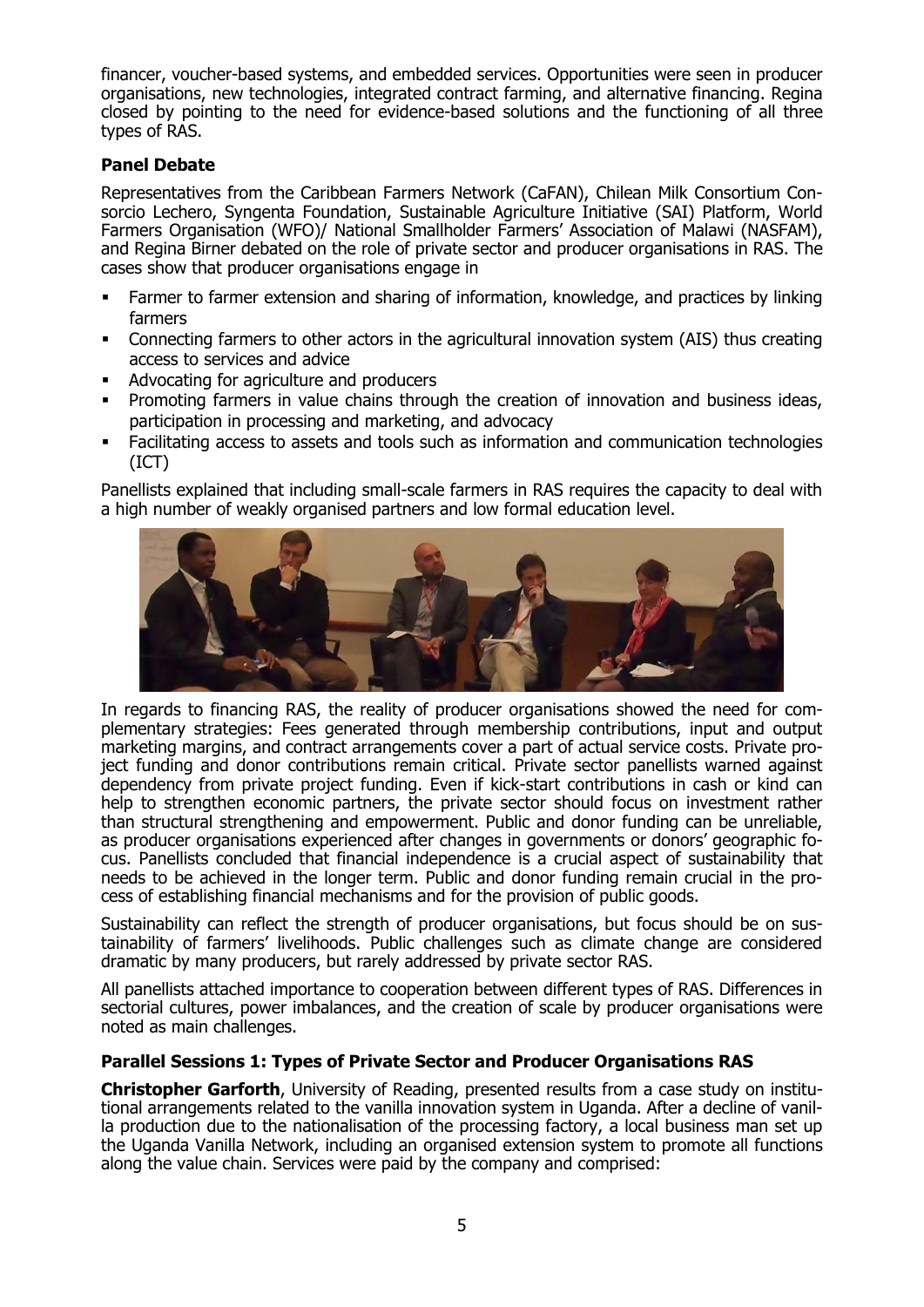- **Setting-up and training of farmer zonal leaders**
- Creating access to information on vanilla production
- **Encouraging feedback from farmers to the company**
- Arrangements for input, material, and credit supply
- Organising a marketing system and ensuring quality

As a consequence, the innovation system attracted private buyers, financial institutions, and the national extension programme, and led to the creation of producer organisations and donor-funded projects. Key drivers of the dynamic were community based structures providing core services, existing mechanisms for community based ownership and participation, multiple communication channels, innovative advisory methods, entrepreneurs with a business idea, a well-resourced and connected champion, a supportive policy environment for private sector, the availability of a market with attractive prices, and existing farmers' demands based on their need to improve livelihoods.

**Fabio Maria Santucci**, University of Perugia, explained the role of private sector and producer organisation RAS in Italy. He differentiated between private profit-oriented providers and output processors, specifically:

- Input and machinery dealers and firms, providing embedded extension and some personalised advice
- Increasingly organised free-lance agronomists providing advice against payment
- Publishing houses giving general technical and economic information
- Firms accredited by the regional governments for vocational training, funded by the European Union
- Profit oriented processors and traders with contact agreements for embedded services

In regards to producer organisations, Fabio mentioned:

- General Unions providing information, exchange, advice and support on farm management, subsidies, social aspects, and recording for environmental and management requirements
- Commodity associations facilitating relationships to industries and once managing subsidies
- Organisations related to geographically indicated products, facilitating grassroots activities
- Cooperatives and their associations, providing political representation and lobbying, cooperation with research, access to inputs and credits, processing and marketing, advice and training in regards to production planning, organisational aspects, management, and agricultural practices

Fabio concluded that information needs in a diversified, subsidised agriculture are enormous. They call for pluralistic RAS and networking. The comparative advantages of private sector RAS are regular budgets and clear targets.

**Oladimeji Idowu Oladale**, North West University South Africa, presented research results on the roles of farmer groups, NGOs, and input dealers in Nigeria and South Africa. As comparative advantages of farmer groups, the study identified the provision of:

- **EXECUTE:** Linkages to input supply and marketing structures
- Access and exchange of information on production practices
- Involvement in government policy formulation processes and acting as a pressure group

NGOs mainly provide:

- Access to agricultural information and fairs
- **Group formation**
- Capacity development in regards to agricultural practices and social aspects
- Access to microcredit

Input dealer services include:

- **Information and training in regards to inputs**
- Facilitation of testing and farmer to farmer exchange
- Linkages to other farmers and different actors in the value chain and AIS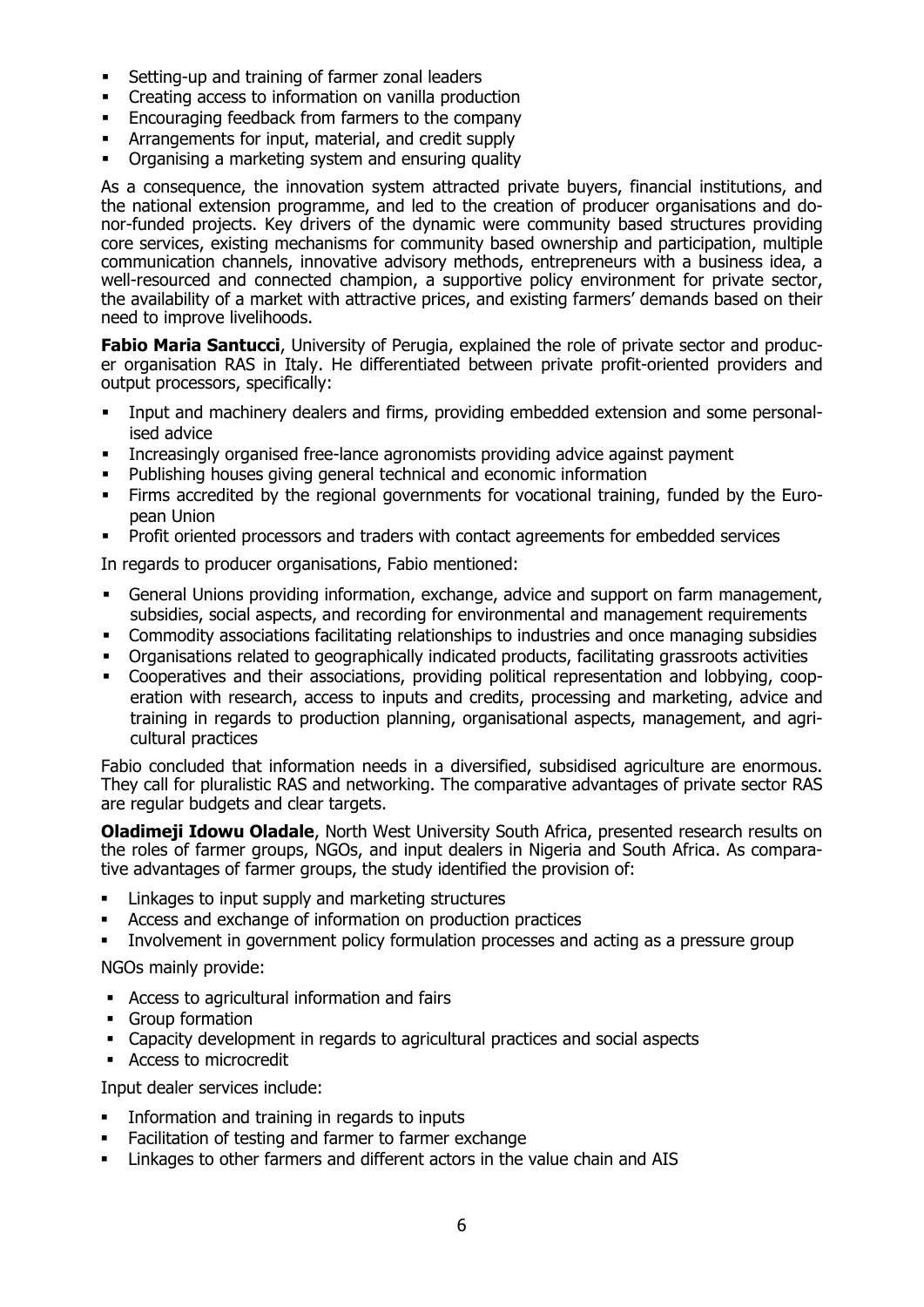Oladimeji emphasised the relevance of farmers' involvement for information sharing. As areas for improvement, he identified the organisation, integration, coordination, and capacity strengthening of producer and private sector organisations.

As a **conclusion** of the parallel session, participants identified six different types of private sector and producer organisation RAS providers: Producer associations, private advisors, civil society organisations, cooperatives, input dealers and processing firms, and public-private partnerships.

|                                                  | <b>Comparative ad-</b><br>vantages                                                                                                                                                                                                                                                                                                                                       | <b>Limitations</b>                                                                                                                                                                                                                                                                                                                                                                                                                                                                               | <b>Recommendations</b>                                                                                                                                                                                                                                                                                                                                                                                                                                                         |  |
|--------------------------------------------------|--------------------------------------------------------------------------------------------------------------------------------------------------------------------------------------------------------------------------------------------------------------------------------------------------------------------------------------------------------------------------|--------------------------------------------------------------------------------------------------------------------------------------------------------------------------------------------------------------------------------------------------------------------------------------------------------------------------------------------------------------------------------------------------------------------------------------------------------------------------------------------------|--------------------------------------------------------------------------------------------------------------------------------------------------------------------------------------------------------------------------------------------------------------------------------------------------------------------------------------------------------------------------------------------------------------------------------------------------------------------------------|--|
| Private sec-<br>tor RAS                          | Fast and quality RAS<br>$\blacksquare$<br>Close to farmers, flexi-<br>٠<br>ble approaches<br>More resources<br>than<br>٠<br>other types<br>Global knowledge base<br>٠<br>Capacity to facilitate<br>$\blacksquare$<br>competition<br>Open for innovation<br>$\blacksquare$<br>Independent from gov-<br>٠<br>ernments,<br>lower bu-<br>reaucracy, and higher<br>permanence | $\blacksquare$<br>Driven by company in-<br>terest and profit maxi-<br>misation,<br>marginalise<br>farmer interests<br>Focus on commodities<br>$\blacksquare$<br>and cash crops<br>Partial advice, no pro-<br>$\blacksquare$<br>vision of public good<br>services<br><b>Risk</b><br>neglecting<br><sub>of</sub><br>$\blacksquare$<br>small-<br>and<br>women<br>scale farmers<br>Due to size limited link<br>$\blacksquare$<br>to research<br>In some countries non-<br>$\blacksquare$<br>existent | Adhere<br>to<br>corporate<br>$\blacksquare$<br>social<br>responsibility<br>through<br>principles<br>practice<br>Be transparent on what<br>٠<br>to offer<br><b>Include</b><br>women<br>in.<br>$\blacksquare$<br>commercialisation<br><b>Apply</b><br>integrated<br>an<br>$\blacksquare$<br>farm management ap-<br>proach and team build-<br>ing<br>Consider environmental<br>$\blacksquare$<br>and social issues<br>Work within national<br>$\blacksquare$<br>policy frameworks |  |
| <b>Producer or-</b><br>ganisations<br><b>RAS</b> | Capacity to tailor mem-<br>$\blacksquare$<br>bers' needs, easily de-<br>mand-driven<br>High level of trust be-<br>$\blacksquare$<br>advisor<br>tween<br>and<br>farmer<br>Proximity to farmers<br>$\blacksquare$<br>Unconditional, unbiased<br>$\blacksquare$<br>advice<br><b>Diversified</b><br>functions,<br>$\blacksquare$<br>including marketing                      | High managerial<br>$\blacksquare$<br>and<br>organisational require-<br>ments to less skilled<br>volunteers<br>Slow processes<br>٠<br>Limited<br>information<br>$\blacksquare$<br>base and quality<br>financial<br>Limited<br>$\blacksquare$<br>re-<br>sources, donor driven<br>Risk of focusing<br>$\blacksquare$<br><b>on</b><br>cash-crops<br>and<br>$un-$<br>derrepresentation<br>of<br>women<br>Possible<br>exclusion<br>of<br>$\blacksquare$<br>social groups and mi-<br>norities           | Adhere to flexibility<br>$\blacksquare$<br>Include<br><i>in</i><br>women<br>٠<br>commercialisation<br>Apply<br>an integrated<br>$\blacksquare$<br>farm management ap-<br>proach and team build-<br>ing<br>Consider environmental<br>$\blacksquare$<br>and social issues<br>Work within national<br>$\blacksquare$<br>policy frameworks                                                                                                                                         |  |

**Participants recommended to GFRAS as a network to:**

- Increase evidence and understanding of the private sector RAS, identify and disseminate good RAS practices
- **Promote capacity strengthening of producer organisations and core competencies for all** types of RAS
- Advocate for monitoring of RAS systems
- Work towards harmonised standards for advisory services
- **•** Promote public-private partnerships
- Be present in policy debates and dialogue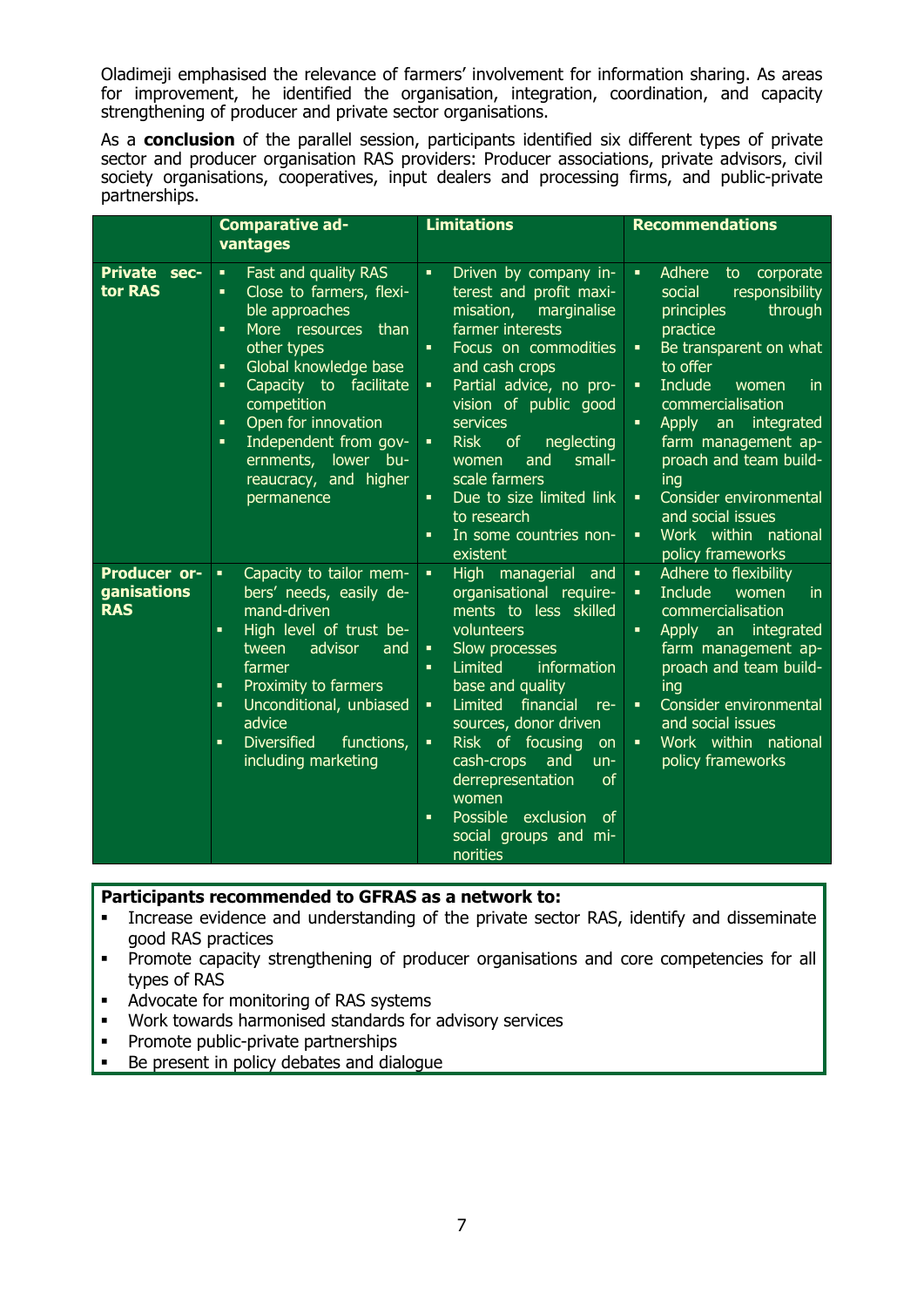## **Parallel Session 2: Mechanisms to Strengthen Producer Organisations' Roles and Capacities in RAS**

**Magdalena Blum**, FAO, emphasised the role of producer organisations in supply and demand of RAS. Demand-led extension based on exchange within and between producer organisations increases relevance and accountability of RAS, whereas pluralism raises the likelihood that RAS meets a diversity of demands. Mechanisms to organise the demand, and financial mechanisms to support the process of organising demand and to enable smallholders to pay for services, are required to strengthen producer organisations in their role as drivers of the demand side of RAS. Demand-led RAS entails a change in producers' attitude from receiving to proactively seeking advice, options to directly access information and knowledge, capacities to contribute to interactive knowledge exchange, and producer organisations' involvement in monitoring and evaluation. On the supply side, producer organisations can play a crucial role in representing farmers in extension and innovation systems, and as service providers.

RAS has the task to promote producer organisations in fulfilling their roles at the demand and supply side of extension. On the demand side, Magdalena identified capacity development, financial contributions, and access to information on who provides what services under what condition as key challenges. On the supply side, she pointed to the need to consider producer organisations as partners and clients instead of beneficiaries, to engage all farmers, to emphasise the brokerage role of RAS, and to design services that are lean, flexible, and multidisciplinary enough to respond to demands. Service providers need to have a marketing strategy and endorse transparency on what they can provide under what conditions.

**Jean-Pierre Busogoro**, Belgian Development Agency Rwanda, discussed the efficient use of Farmer Field Schools (FFS) as a participatory extension approach, which is based on nonformal adult education methods increasing the farmers' decision making skills. Groups of farmers are engaged in season-long discovery-based learning around a study plot. Learning has a focus on a specific topic and is guided by a curriculum that addresses locally identified challenges. The process is guided by a facilitator. Group dynamics play a crucial role. Farmers, extension providers, and researchers meet to create a good understanding of the production system in a participatory way, which guarantees demand orientation in RAS. The case of a Rwandan FFS illustrated the selection of FFS facilitators amongst the farmers' community, the training of the trainers, and the season-long learning process considering farmers' needs.

FFS are an appropriate approach for empowering and mobilising farmers and creating a forum that integrates research, extension, and farmers while promoting productivity increase, on-farm conservation of genetic resources, and availability of qualified RAS providers nearby.

**Steven Franzel**, World Agroforestry Centre (ICRAF), presented lessons from Farmer to Farmer Extension (FFE), defined as "provision of training by farmers, to farmers, often through the creation of a structure of farmer trainers" and comprising a range of approaches and objectives. FFE is well-suited to smallholder farmers who learn most efficiently from peers, and to initiatives involving producer organisations. FFE is attractive for extension to increase outreach, reduce costs, and empower farmers, especially women. It can improve the accountability of extension systems to local communities as long as trainers are carefully selected and evaluated.

The motivation to become a farmer trainer is mainly based on altruism and interest in gaining knowledge, social status, networks, project benefits, and income. This corresponds to the motivation to remain a trainer, which has an increased focus on income and meeting demands. As constraints, Steven identified high expectation of benefits and drop out of trainers. He highlighted the importance of finding low cost ways of motivating farmer trainers. Cash payments are generally not necessary, not sustainable, and de-motivating for those not receiving them.

FFE can help to promote simple and low risk practices only. It is not appropriate for areas with low population density. Farmer trainers are a complement and not a substitute for paid extension staff, to which the farmer trainers need to be linked for updated information flow.

As a **conclusion** of the parallel session, participants highlighted the key role producer organisations can play and ways to strengthen them.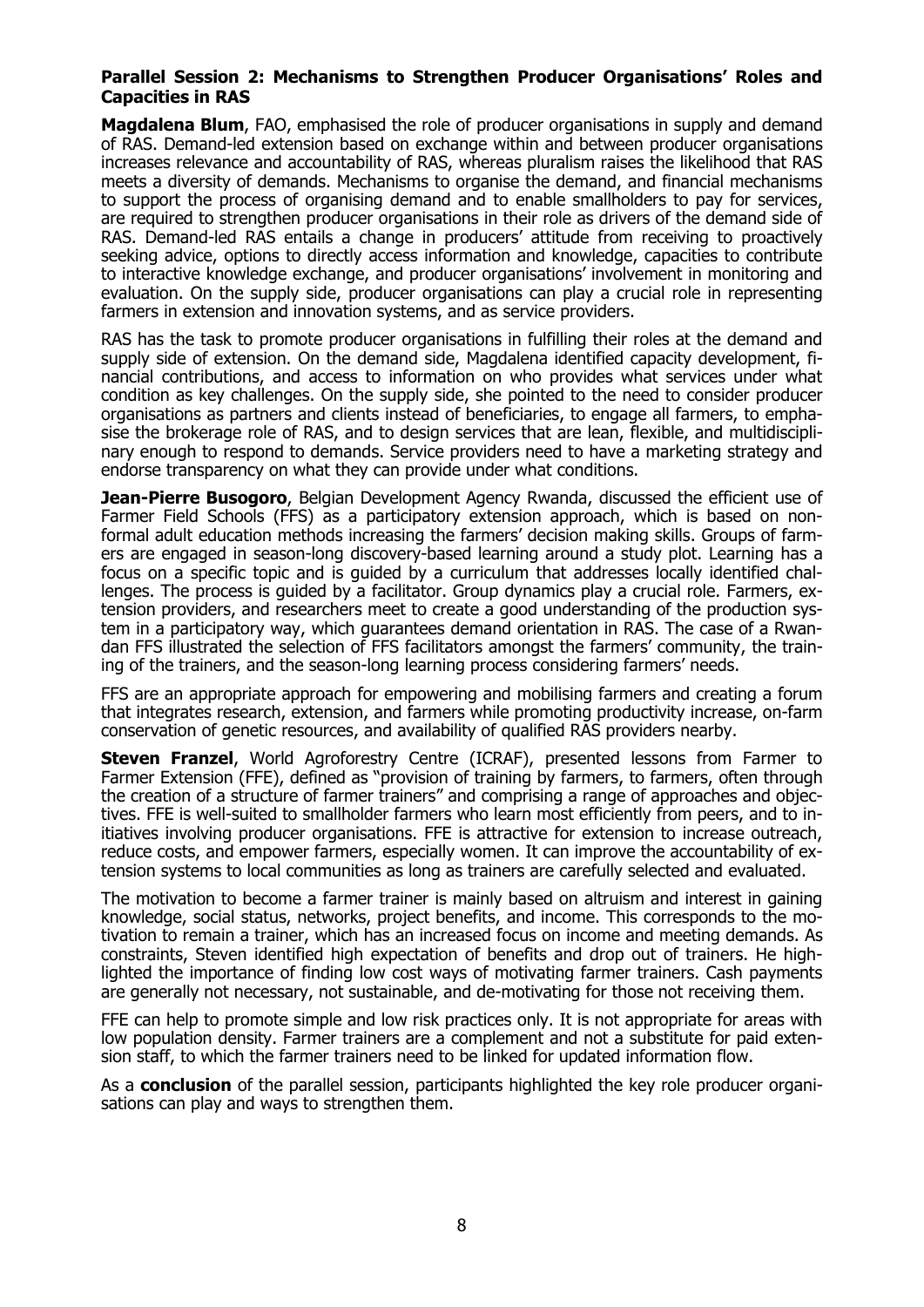| Roles of producer organisa-<br>tions RAS                                                                                                                                                                                                                                                                                                                                                                                                                                                                                                                                                        | Challenges of producer or-<br>ganisations RAS                                                                                                                                                                                                                                                                                                                                                                                                                                                                                                                                                                                                    | <b>Recommendations</b><br>to<br>pro-<br>ducer organisations                                                                                                                                                                                                                                                                                                                                                                                                                                                                                                                                                                                                                                                                                                                                                                                                                                                                                                                                     |  |
|-------------------------------------------------------------------------------------------------------------------------------------------------------------------------------------------------------------------------------------------------------------------------------------------------------------------------------------------------------------------------------------------------------------------------------------------------------------------------------------------------------------------------------------------------------------------------------------------------|--------------------------------------------------------------------------------------------------------------------------------------------------------------------------------------------------------------------------------------------------------------------------------------------------------------------------------------------------------------------------------------------------------------------------------------------------------------------------------------------------------------------------------------------------------------------------------------------------------------------------------------------------|-------------------------------------------------------------------------------------------------------------------------------------------------------------------------------------------------------------------------------------------------------------------------------------------------------------------------------------------------------------------------------------------------------------------------------------------------------------------------------------------------------------------------------------------------------------------------------------------------------------------------------------------------------------------------------------------------------------------------------------------------------------------------------------------------------------------------------------------------------------------------------------------------------------------------------------------------------------------------------------------------|--|
| <b>Demand side</b><br>Identify and synthesise the<br>needs, demands, and solu-<br>tions for farmers with di-<br>verse backgrounds and in-<br>terests<br>Contribute to monitoring and<br>٠<br>evaluation of RAS services<br>Participate in advocacy and<br>٠<br>policy formulation<br><b>Supply side</b><br>Facilitate access to infor-<br>mation, knowledge, and re-<br>sources<br>Provide a "bridge" or "table"<br>$\blacksquare$<br>for linkages and partner-<br>ships, mobilising farmers to<br>implement RAS recommen-<br>dations<br>Provide and co-finance RAS<br>٠<br>services to farmers | <b>Demand side</b><br>Capacity to understand de-<br>$\blacksquare$<br>mands and opportunities<br>Diversity: impossible to pro-<br>$\blacksquare$<br>vide a common voice for all<br>Representation<br>global<br>on<br>٠<br>level<br><b>Supply side</b><br>Capacity to provide credible<br>$\blacksquare$<br>and quality services and fa-<br>cilitation<br>Availability of information<br>$\blacksquare$<br>Financial means and sus-<br>$\blacksquare$<br>tainability<br><b>Inclusion</b><br>of<br>small-scale<br>$\blacksquare$<br>farmers, ethnic groups, lan-<br>guages, etc.<br>Geographic distance,<br>$\blacksquare$<br>low<br>density areas | Strengthen<br>$\blacksquare$<br>capacities<br><i>in</i><br>good governance, managing<br>facilitation<br>interests,<br>and<br>brokering, and partnership<br>development<br>Improve governance, organ-<br>٠<br>isational stability, and feder-<br>al level coordination<br>Increase partnerships and<br>٠<br>link farmers to other AIS ac-<br>tors, i.e. extension, govern-<br>ments, research, NGOs, etc.<br>Raise awareness on produc-<br>$\blacksquare$<br>er organisations' roles in<br><b>RAS</b><br>demand<br>Improve<br>×,<br>assess-<br>ments<br>Increase flexibility and de-<br>٠<br>mand-orientation<br>Improve packaging and dis-<br>×,<br>semination<br>farmer-<br><sub>of</sub><br>friendly products through<br>innovative<br>communication<br>techniques (FFS, FFE, ICT,<br>$etc.$ )<br>Develop mechanisms for fi-<br>$\blacksquare$<br>nancial sustainability of RAS<br>services (embedded<br>ser-<br>vices, co-funding,<br>fee-for-<br>services,<br>donor<br>support,<br>$etc.$ ) |  |

## **Participants recommended to GFRAS as a network to:**

- Foster producer organisations' capacity at regional and local level
- Continue to do advocacy and awareness-raising at the global level
- Evaluate, document, and disseminate best fit practices
- Develop advisory methodologies and training guides that support producer organisations in their role as RAS providers
- Support and provide platforms for knowledge exchange at regional level and foster producer organisations' inclusion

#### **Parallel Session 3: Sustainability and Cost-Effectiveness in Private Sector and Producer Organisations RAS**

**Stefan Kachelriess-Matthess**, GIZ/Competitive African Cotton Initiative (COMPACI), presented the cooperation of three commodity projects with private sector companies as a case of how the private sector's capacities are strengthened to deliver quality services to contracted small-scale farm households. Stefan identified the following advantages of RAS provided by private value chain actors:

- Large scale outreach to farmers and qualified technical staff
- Very good knowledge of clients
- **•** Provision of quality inputs and services
- Guaranteed marketing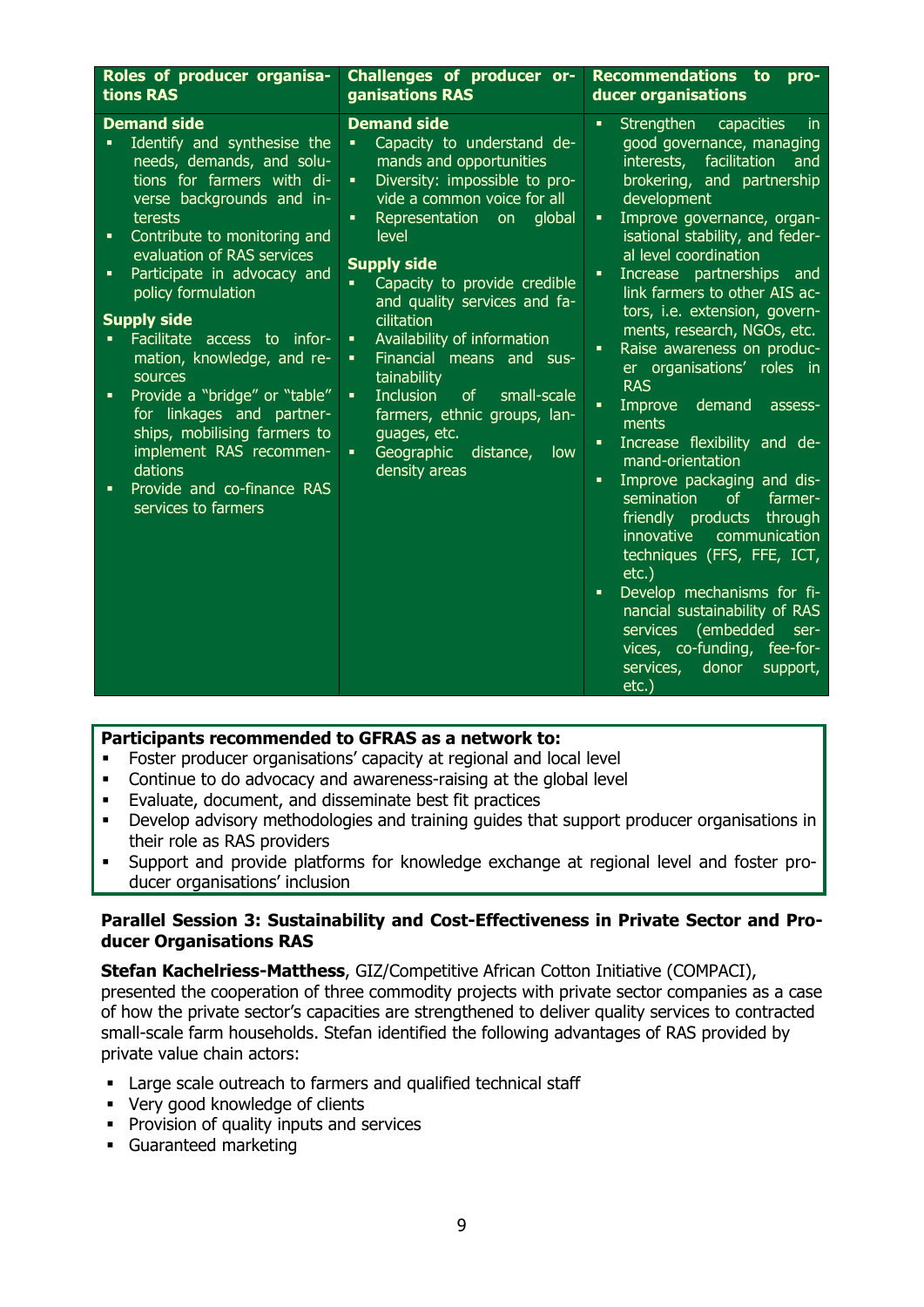There are a number of complementarities between the private and public sectors. As crucial contributions from the public sector, Stefan mentioned the provision of basic formal basic and technical education for staff, setting and guaranteeing an appropriate regulatory framework, and supporting producer organisations. The public sector can widen the often narrow focus of private sector on a core crop by adding services related to environmental and social issues and general good agricultural practices. Private sector services can help the public sector to better cope with limitations such as human and financial resources. Public-private RAS arrangements and their budgets should be based on a cost analysis of alternative extension models. Benchmarks and incentives for the performance of extension providers need to be defined and a clear exit strategy for donor support formulated.

**Michael Roberts**, iDE Cambodia, presented how private farm business advisors (FBA) filled the RAS market gap on water control, know-how, market information, and quality inputs in Cambodia. FBAs bundle technical advice with quality agricultural inputs into embedded services and profitable enterprise. They are linked as franchisees to a central franchisor with business contacts to input and credit suppliers and information sources. Thus, a providers' network exists to serve rural clients, of which 50% come from the poorest third of the population and 80% are women. FBAs' success depends on adaptation to local conditions and on professional training in ethical, relationship-based sales, leading to a pro-active and long-term attitude. As value added of the private sector embedded services, Michael mentioned:

- **•** Market incentives
- **Strong customer focus**
- Mechanisms for long-term financial sustainability.

Michael concluded that pluralism in RAS guarantees the existence of multiple sources of information for the farmer's benefit. Public-private partnerships help to coordinate complementary services.

**Souvanthong Namvong**, Department of Agriculture Extension and Cooperatives, Laos, presented another case of strengthening RAS through partnerships. Due to their high potential to unblock key constraints in the Lao rice value chain, millers were selected as an entry point in a project lead by the Ministry of Agriculture and Forestry. Based on production agreements with producer organisations, rice millers have the role of:

- Organising farmers in groups and strengthening their capacities
- **•** Providing production and post-harvest training
- Assessing input requirements and supplying inputs based on end market demands

Producer organisations' role is to:

- Share lessons and experiences among the group and with other farmers
- **•** Distribute inputs within their group
- Organise collective selling to the millers

Public extension's role is to:

- Facilitate service provision to millers and producer organisations
- Deliver services on the request of millers and farmers
- Build networks of millers and farmers for sharing experiences and fostering trust
- Help in building an enabling environment
- Link millers and farmers to service such as finance, certification, and standardisation

As result of these measures, production, rice quality, and revenues rose. Namvong mentioned as success factors for a sustainable market-based RAS the selection of the private sector as a key entry point, openness and transparency of the selection process, trust-building amongst different value chain actors, and good collaboration between the public and private sector.

Participants **concluded** that sustainable and cost-effective RAS leading to an increase in smallholders' income should always include market elements, have beneficiaries pay for extension and products, and include incentives, pay-offs, and opportunities for trying out approaches and mechanisms. Three mechanisms for sustainable and cost-effective RAS were identified: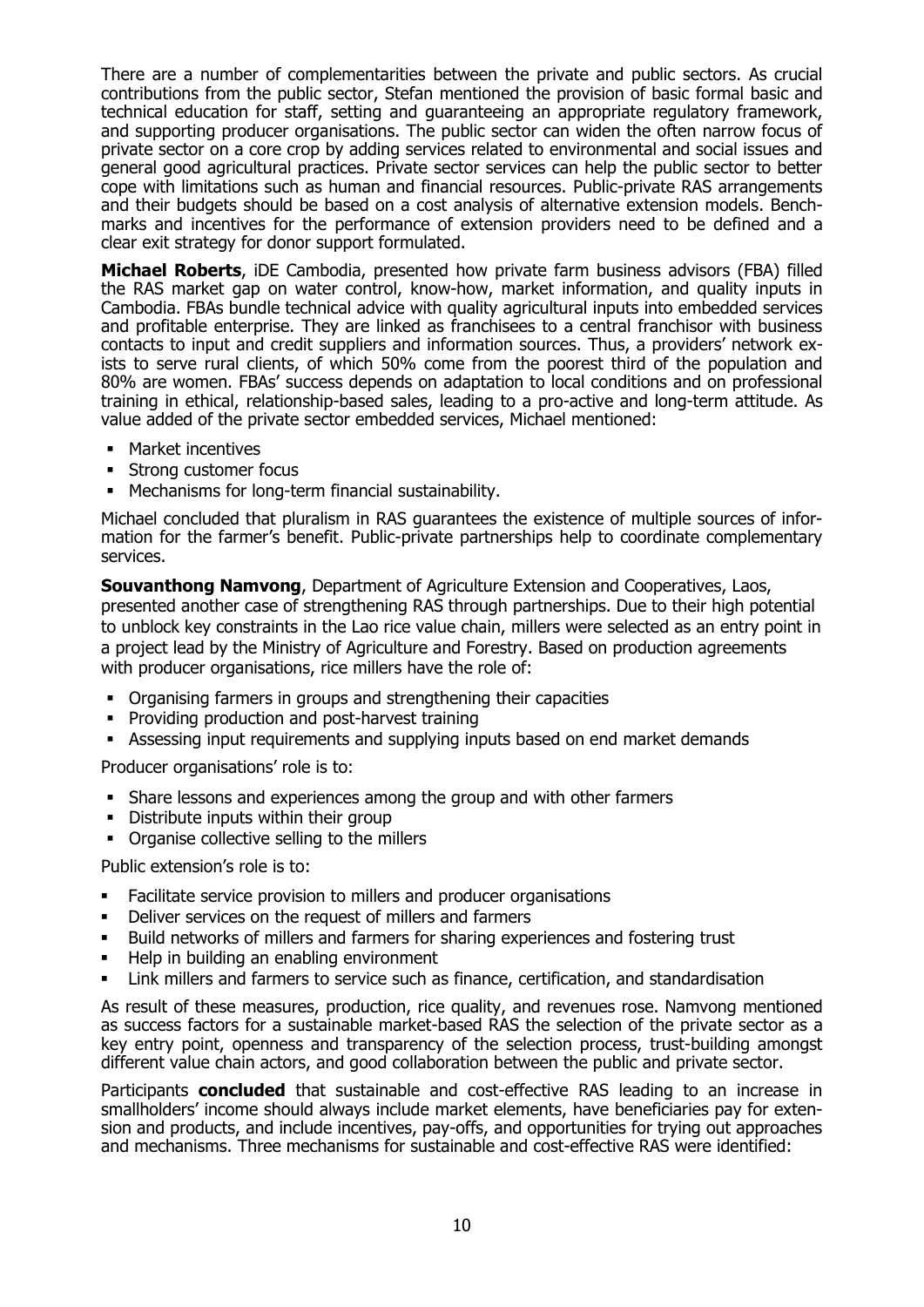- Contract farming can protect farmers against debt. It requires organised farmers and a broker institution. Contract farming is not possible in a monopsonic situation where a number of farmers can only sell to a single buyer.
- Farmer Input Promotion Services are a business model for village-based advisors providing management and training and encouraging testing. Services are financed through companies and donor agencies. They focus on risk mitigation for specialised crop protection.
- Embedded RAS link advice to the supply of input or machines. The advice may be too strongly focussed on a product, leading to a neglect of macro issues

Private RAS provision can be publicly financed, which requires governments capacity to manage contracts. ICTs as an inexpensive user-paid tool with high outreach can support certain types of RAS.

| <b>Recommendations in regards</b><br>to sustainability and cost-<br>effectiveness to <i>private sec-</i><br>tor                                                                                                                                                                                                                                    | <b>Recommendations in regards</b><br>to sustainability and cost-<br>effectiveness<br>producer<br>to.<br>organisations                                                                                                                            | <b>Recommendations in regards</b><br>to sustainability and cost-<br>effectiveness to <i>public sector</i>                                                                                                                     |
|----------------------------------------------------------------------------------------------------------------------------------------------------------------------------------------------------------------------------------------------------------------------------------------------------------------------------------------------------|--------------------------------------------------------------------------------------------------------------------------------------------------------------------------------------------------------------------------------------------------|-------------------------------------------------------------------------------------------------------------------------------------------------------------------------------------------------------------------------------|
| Engage in clearly communi-<br>٠<br>cated public private partner-<br>ships with strategies for the<br>public sector<br>Find robust business models<br>$\blacksquare$<br>to which the service is linked<br>Elaborate cost-effectiveness<br>٠<br>strategies to deliver RAS<br>Avoid using donor funds to<br>٠<br>crowd out private sector<br>services | Build on existing structure<br>٠<br>and local initiative<br>Strengthen business orienta-<br>$\blacksquare$<br>tion and management ca-<br><b>pacities</b><br>Find robust business models<br>$\mathbf{u}$ .<br>to which the services are<br>linked | Fund farmer fora as service<br>$\blacksquare$<br>providers for accountability<br>and quality control<br><b>Budget for inclusiveness</b><br>٠<br>Strengthen links to research<br>$\blacksquare$<br>and development initiatives |

## **Participants recommended to GFRAS as a network to:**

- Strengthen farmer organisations to increase their bargaining power
- **Strengthen regional RAS networks**
- Do evidence-based advocacy for pluralistic RAS
- Advocate for extension policies

## **Launch of the New Publication "The Business of Agricultural Business Services. Working with Smallholders in Africa"**

The Royal Tropical Institute (KIT), Agri-ProFocus, and FAO presented their new publication with a film clip available at:<http://www.youtube.com/watch?v=oNa1n94Ibhw>

## **Share Fair on New Approaches, Issues of Interest, and GFRAS Activities**

A list of the share fair inputs and contacts of the presenters can be found at [http://www.g](http://www.g-fras.org/en/events/gfras-events/annual-meeting-germany-2013.html)[fras.org/en/events/gfras-events/annual-meeting-germany-2013.html](http://www.g-fras.org/en/events/gfras-events/annual-meeting-germany-2013.html)

#### **Field Trips**

#### **Introduction**

Edda Albers, president of IALB, gave explanations on the pluralistic RAS system in Germany. All systems co-exist in Europe, in Germany, and even at the state level within Germany.

- State-based advisory services discuss, amongst others, questions of common interest. They are publicly financed and controlled, integrated into the agricultural administration, and offered to all farmers mostly for free. Staff capacity is developed through public training.
- Chambers of agriculture are self-governed member-based organisations owned by farmers. All farmers have access to the advice, which is liable to fees. Chambers of agriculture can be mandated by the state to undertake specific tasks. They are responsible to pay and train their advisors.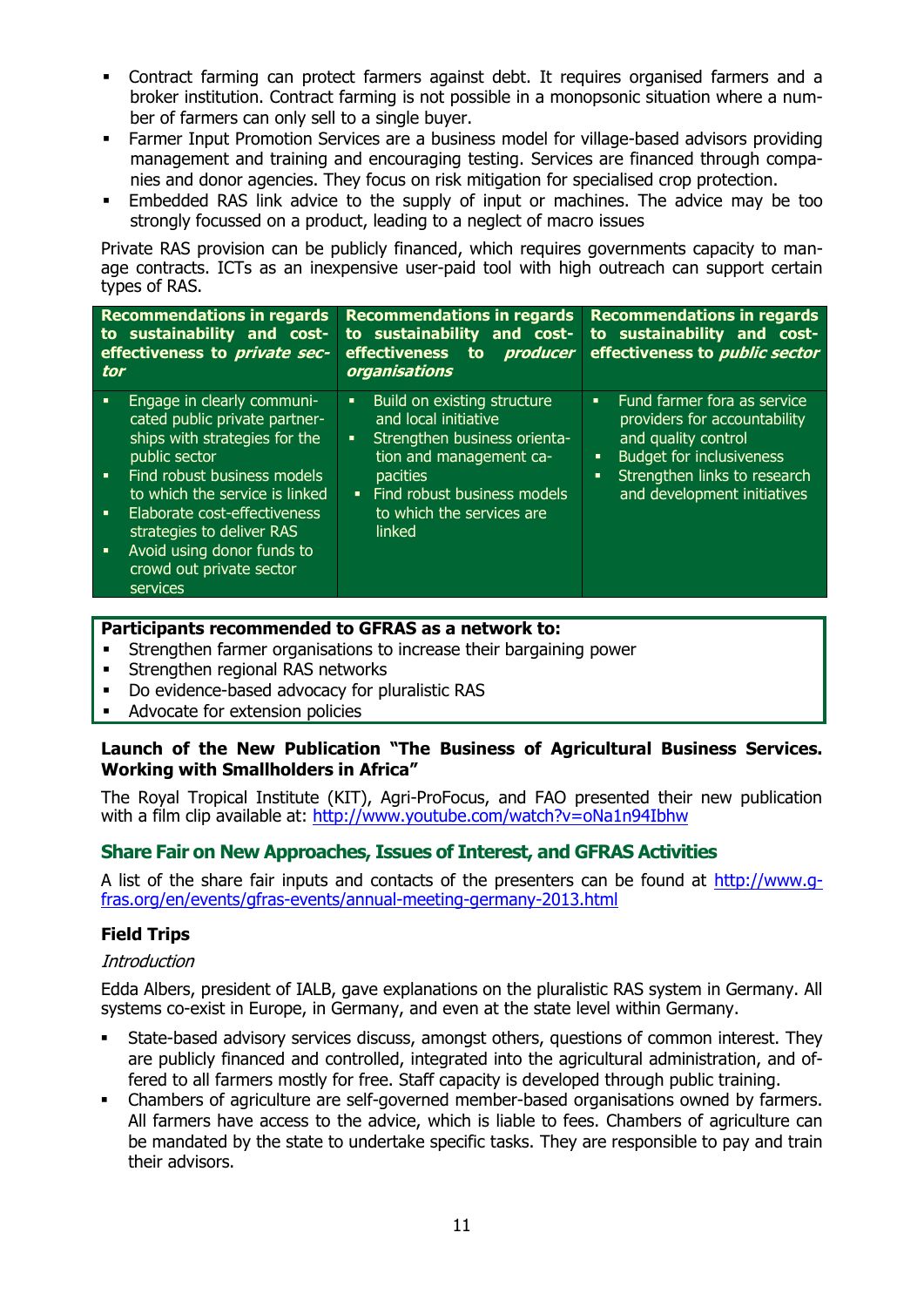- Private company RAS are normally farmer-based. Producers are shareholders or members. They pay a fee for their membership and full cost for the services. The state does not support companies financially, but can mandate them for special projects.
- In addition, there are private advisory services, non-profit advisory associations, and third sector advisory services.

Three field trips were prepared by the privately-organised Agricultural Associations Brandenburg (LAB) Ltd, whereas the fourth field trip visited sites of the association Organic Farms North East. In all field trips, participants could see the effects of political transition from a cooperative agricultural system to market-based agriculture.



Field trip 1: The role of private agricultural consulting in supporting value chains

Participants of field trip 1 visited managers of farms that are actively involved in value chains. Participants learnt that LAB as a private RAS company has to invest in:

- Continuous learning and innovation
- **Building trust of clients**
- Remaining competitive in regards to price and quality
- Accountability to the producers' association
- Demand-led services

The visited farm enterprises considered LAB as a facilitator that helps in filling applications for availing subsides, handling legal procedures, and building enterprise portfolios. They expect advice that leads to an optimal utilisation of resources, learning by doing, ability to adapt to contextual change, integration of processes in their enterprise, and re-designing of marketing strategies according to new situations.

Participants concluded that public advisory services are difficult to realise. In Brandenburg, private RAS have been well institutionalised within given frameworks. Farmers are willing to pay as long as services contribute to their profit maximisation. As requested services are multifaceted, customised solutions are needed.

#### Field trip 2: The role of service societies in extension presented on the example of the introduction of "precision farming method" on large mixed farms

Field trip 2 focused on the advice to introduce precision farming on two farms that emerged out of former agricultural cooperatives and include functions such as production, warehousing, trading, fieldwork services, a restaurant, and a biogas plant. Diversification requires the coexistence of different, general and specialised advice. Obstacles to use RAS are farmers' budget constraints, scepticism towards change, bad experience or fear of losing control, and lack of tools and capacities to assess the effectiveness of a service. Participants heard about different types of private sector and producer organisation RAS:

- Specialised and certified private RAS providers delivering technological advice
- Business companies selling inputs and providing related services
- Farmers association and cooperatives lobbying and advocating for farmers
- Companies outsourcing parts of their production process to other enterprises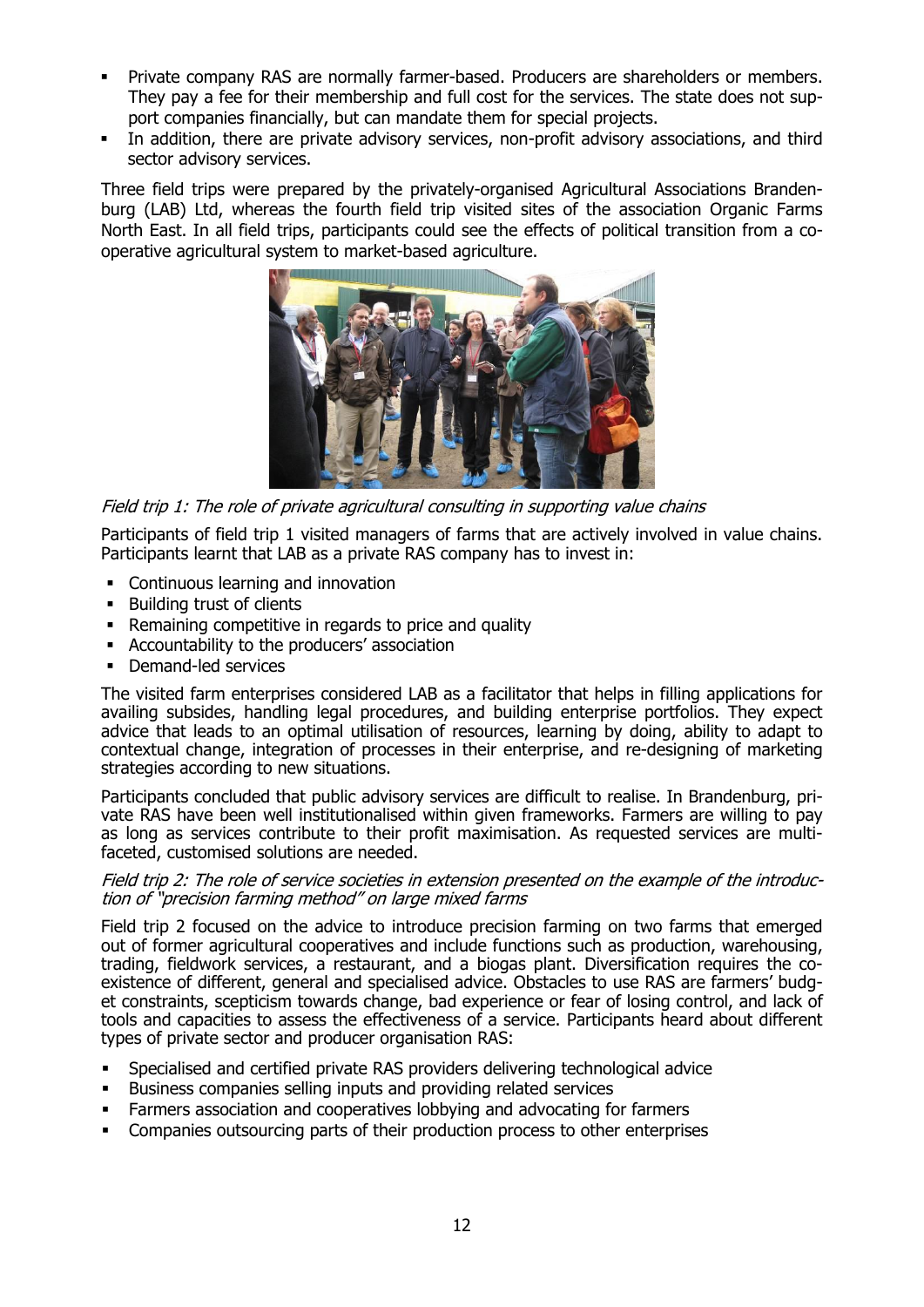Farmer to farmer extension is limited. The government certifies and outsources RAS to private providers and monitors them though continued training and renewal of certification.

In order to function sustainably and cost-effectively, RAS in a privatised context must:

- Be demand-oriented, remain relevant and competitive, and deliver returns to investment
- Be diversified to cover different demands of clients
- Facilitate innovation
- Develop the capacity of younger farmers and professionals
- **EXECT:** Strive for synergies and transparency with members

#### Field trip 3: Extension and advice within the framework of agricultural extension, associations, and specialised consulting societies as well as by the private agricultural consulting for family farm structures

Participants of field trip 3 visited two farm companies doing agricultural production, animal rearing, and managing a biogas plant. Discussions focused on the changes in RAS after the decline of the former German Democratic Republic and the role of producer organisations in the RAS system. They identified the following farmers' expectations of rural advisors:

- **Experience**
- **Long-term vision**
- Cost effective advice
- Political and economic sensitivity
- Thematically, advisors must assist with the application for subsidies and, especially during the economic transition phase, in dealing with legal and property issues

#### Field trip 4: Berlin urban farming and free farming advice

Field trip 4 concentrated on RAS in urban organic farming. Discussion focused on the development of a producer network and on services, organisation, and funding of RAS related to organic production and intercultural subsistence gardening. Participants collected the following lessons learnt:

- Urban farmers are selling services rather than products
- Links between farmers and end-users are much stronger in urban farming than in rural agriculture
- Teaching and training is a very important component of urban farming; urban producers must have a will to communicate with their clients and to work with children; they need skills to create close relationships with clients
- To enhance those skills, there is a need for special training programmes
- A producer organisation-based advisory system is in place but not serving all members; farmer-to-farmer information and knowledge exchange is key

## **Functional Component: Network Strengthening (26 September)**

#### **Keynote**

Eelke Wielinga, LINK Consult, shared ideas on how to make a network work. Based on cases, he emphasised that networking has been crucial to catalyses systems and innovation. He emphasised that a functional network has free actors, quality, management that differs from project management, and energy, avoiding that "warm" networks evolve into "cold" organisations.



Eelke pointed at the need to turn around the common linear idea of planning change, which starts in a "cold" organisation with a mission and ends with people, to a "warm" network process that starts with people, leading to their ambitions, connections, energy, and targets, resulting in a shared mission. People with ambition will make the flow of a network; structures provide the bedding.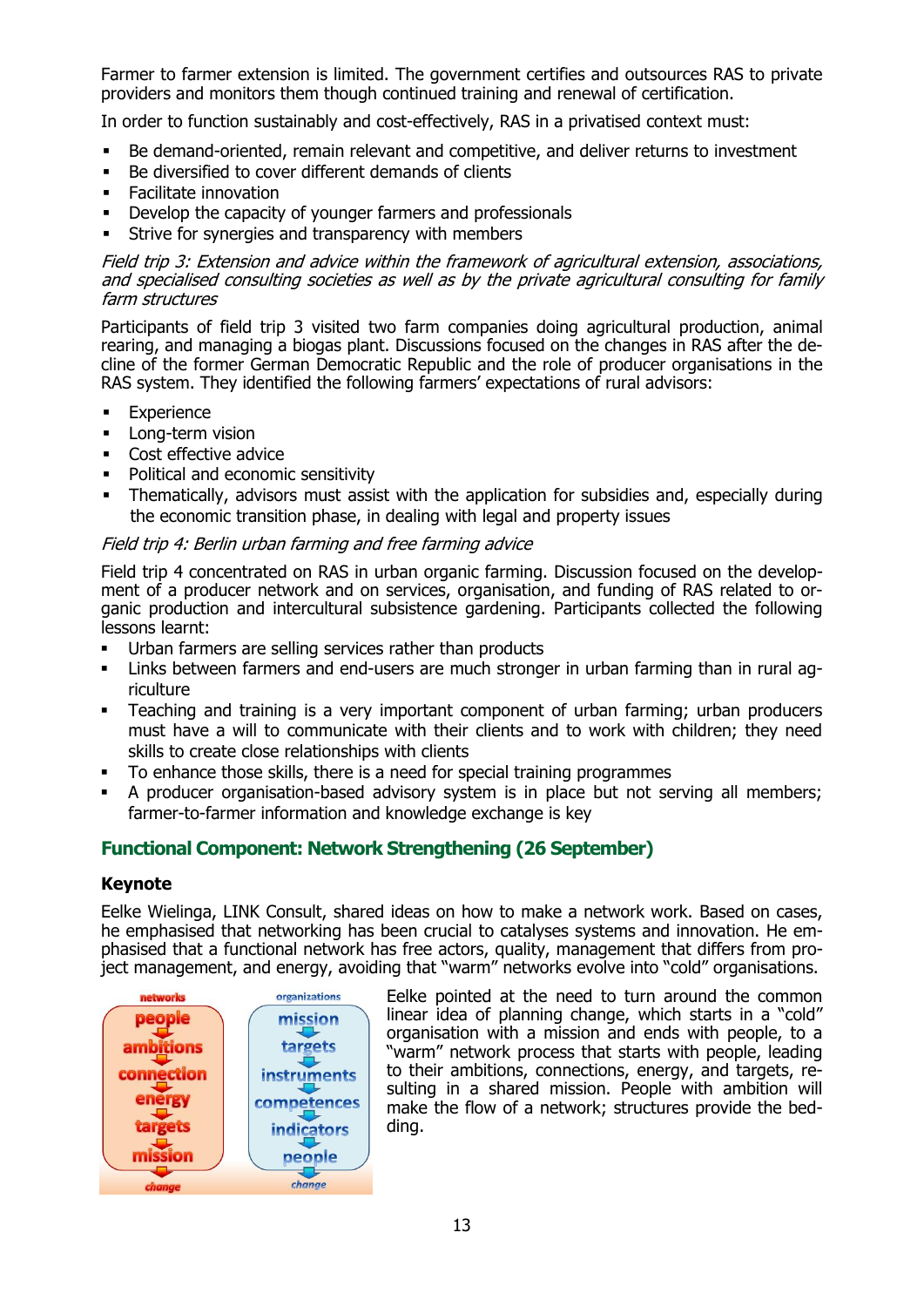He referred to tools and terminology to recognise patterns and options for network interventions. As an example, Eelke presented the triangle of co-creation that helps to understand complementary roles of initiators, bringing movement and leading to activities; network managers, giving structure and having a gatekeeper function; and network suppliers, building bricks and help a network to sustain. Free actors have an important coordination role. Eelke closed with the statement that with free actors and energy, many things become possible in a network.



## **Network strengthening within GFRAS**

Stephen Hazelman, Pacific Islands Rural Advisory Services (PIRAS) network, presented how GFRAS is fostering networking as a contribution to peer to peer learning, capacity strengthening and experience exchange.

GFRAS consists of a number of regional and sub-regional fora around the wold. In 2013, two regional RAS fora were launched, EUFRAS and the Caribbean Extension Providers Network (CAEPNet). In Africa, an Extension Week was held. Several countries in different regions have started to establish RAS fora on the national level.

In regards to GFRAS function 1, providing a voice, and function 2, providing evidence, affiliates met and exchanged on issues such as the roles and needed capacities of RAS in a rapidlychanging rural context, extension education and training, development of extension policies, gender equality, nutrition and extension, evaluation of reforms in extension systems, and global good practices in RAS. GFRAS provided a voice for RAS at a number of events.

In 2014, GFRAS plans to continue network activities in all regions and sub-regions and in thematic groups. GFRAS will continue engaging with actors in the AIS. A special focus will be put on bringing RAS into discussions at the Farmers' Forum in Rome.

Stephen invited participants of the  $4<sup>th</sup>$  GFRAS Annual Meeting to engage in regional activities and thematic groups. The GFRAS website offers a message board, a roster of consultants, and directories of RAS providers and RAS training institutions.

#### **World Café on Network Strengthening**

Based on the two presentations by Eelke and Stephen, participants exchanged their experiences on network development.



Participants identified a number of elements that lead to an energetic and functioning network:

**People** are at the centre of an energetic forum.

- Diversity in regards to backgrounds and roles makes a network vivid. It adds lateral thinking, perspectives and ideas. Neutral representation helps to sustain diversity.
- Inclusiveness and confidence facilitate the creation of energy in a network. The feeling of belonging to a wider community will release affiliates from perceiving their work as heavy burden. Integrative personalities play a crucial role.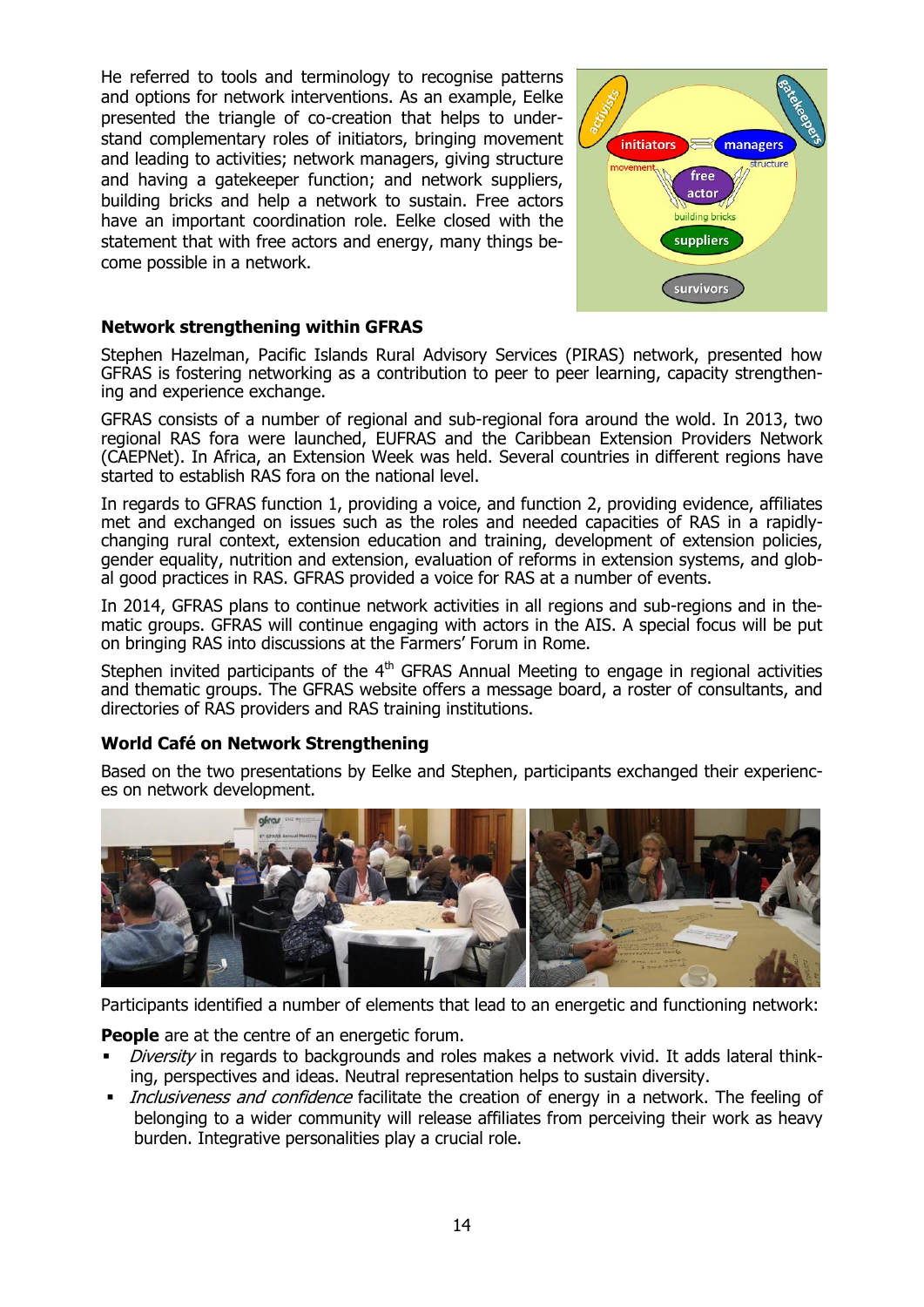- Ownership is the basis for a functioning network. It roots on identified needs and a shared vision and mission.
- A stakeholder analysis helps to identify complementary roles, resources, and interests, and ensures inclusiveness. People and institutions with influence on policy makers should get special consideration.

**Value added** is key for a network to attract affiliates and sustain.

- Mutual learning from members' contributions, including the systematisation of processes and results helps affiliates to develop and adapt to changing environments.
- Providing a *voice* is a common value of a forum.
- Demand-oriented results through shared action and creation of synergies contribute to a forum's legitimacy. Thematic sub-groups with specific goals contribute to the creation of added value. When realising activities, it is important to identify actors with appropriate competencies.

A **mission** that is shared by members and links the individual to the common interest gives a network energy.

- $Buv$ -in is key to identify a shared mission that is relevant and in the interest of rural actors. A mission should reflect affiliates' common goals, strengths, commitments, challenges, and experience on the ground. Formal objectives and strategies should not hamper informal processes that energise networks.
- **Subsidiarity principles should be respected in a mission.**
- Reviewing and updating a mission leads to realism. This calls for the courage to be flexible and requires the capacity of analysing new challenges and trends as well as the network as a dynamic institution.

Different, freely chosen **roles** contribute to a functioning network. Both reflective and actionoriented characters are required. Leadership should alternate.

- Free actors: There is a need for personalities who engage in internal facilitation and foster the sharing and co-creation of knowledge and experience. Weaker actors need a mentor to contribute to inclusive and democratic processes.
- Initiators, champions and pioneers are needed on different geographic and thematic levels: They identify new approaches, trends, and problems, and recognise patterns and options for action. Initiators motivate and incentivise affiliates. They start and move processes and inform external actors. Thus they guarantee a network's strategic engagement and voice.
- Managers coordinate and prioritise ideas to channel energy to action and results. They clarify the network functions in order to increase its focus and ensure relevance and quality.
- Suppliers use their high social capital to identify and raise resources such as knowledge, capacity, energy, and funds. They identify appropriate techniques for capacity development and fundraising and make sure network activities align with donors' strategies. Suppliers act as spokespeople for a network, providing justification and competitive communication.

**Financial resources** support the use transfer of energy into results.

- Funding follows action: The network energy should focus on core activities and results. A user-driven energetic network that creates change will have visibility. It will appear convincing and useful for investors and donors. Too high of a focus on fundraising comprises the risk of driving a warm network into a cold organisation.
- Sustainable financial strategy: Diversification in funding increases networks' sustainability. A balance needs to be found between external contributions and members' engagement that allow a focus on the shared mission and goals. Starting with inexpensive or small activities helps to keep up the networks' momentum and appropriate development. Virtual networking based on social media therefore helps. Financial and fundraising issues need to be reflected in clearly formulated business models that include lobbying activities. It is important to handle funds in a transparent way that avoids conflict of interest.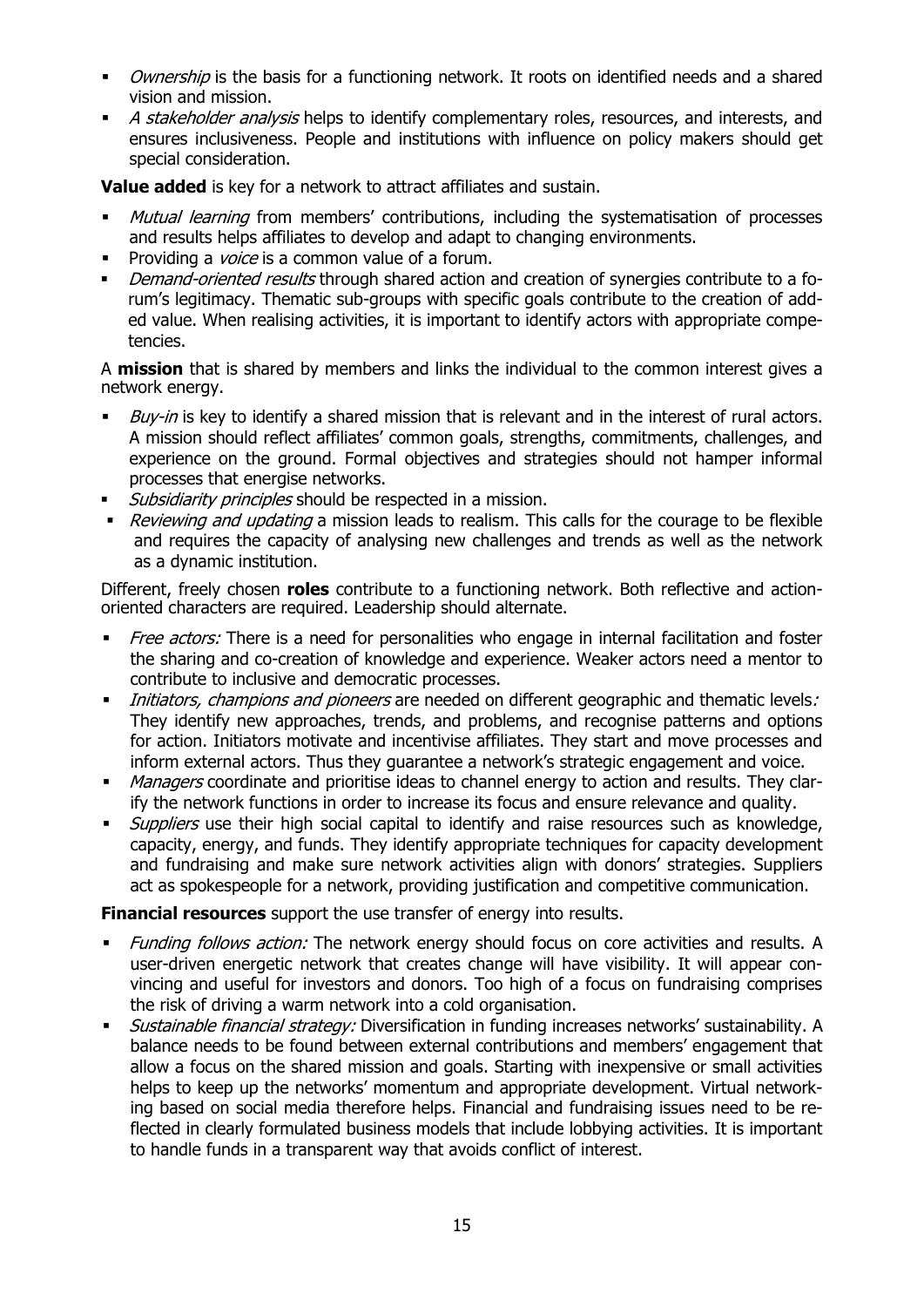- Tap internal potential: Energetic networks that add value to their members should be capable of mobilising internal funding and in-kind contributions such as human resources. As annual fees lead to high administrative costs, co-funding of network activities seems to be a more feasible approach.
- Continuous engagement: Linking and engaging governments and donors throughout the network process generates a longer-term commitment with mutual benefits. It helps networks to match proposals and fundraising activities towards investors' interest. Being informed about trends and connecting to global issues creates the capacity to catch windows of opportunity. Capable network members should be mobilised to interact with donors and illustrate the network's value added.

## **Communication**

- Consultations are essential to ensure inclusiveness, ownership and change. They help to identify demands and value added of a network. Simple and clear messages attract affiliates' contributions.
- Visibility and evidence: The relevance of a network needs to be clearly documented. Evidence on outputs and outcomes of networking should be presented in packages that attract interest.
- *Strategic documents* give a frame for communication. Concept notes and proposals need to include targeted and clear objectives and a realistic budget.



## **Elements of an energetic network**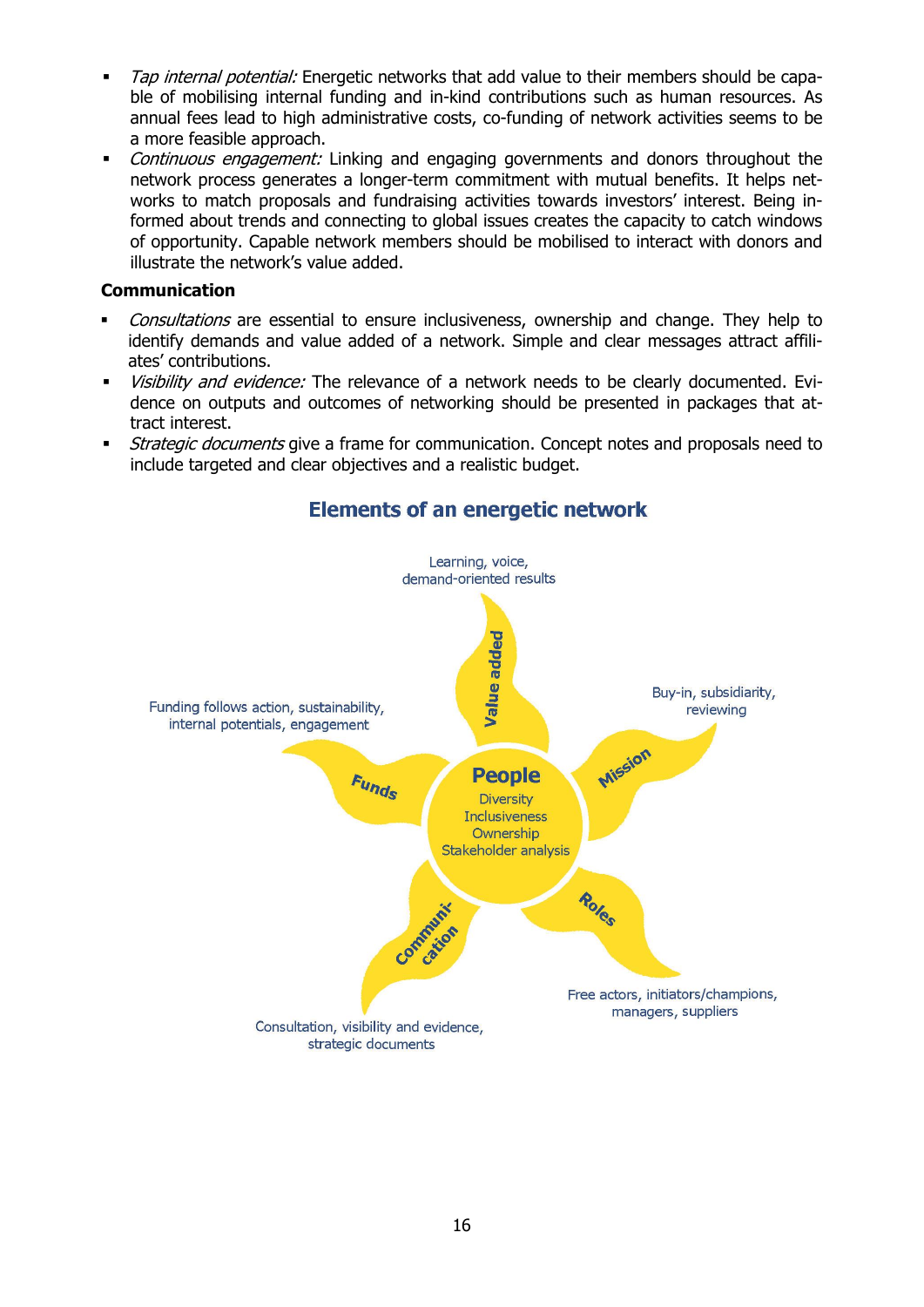## **Conclusions on network strengthening in regional groups**

Participants gathered in regional groups to reflect the sessions before and discuss action points for 2014.

| Southern Africa                                                                                                                                      |                                                                                      | <b>East Africa</b>                                                                |                                                                                                                                                        |  |
|------------------------------------------------------------------------------------------------------------------------------------------------------|--------------------------------------------------------------------------------------|-----------------------------------------------------------------------------------|--------------------------------------------------------------------------------------------------------------------------------------------------------|--|
| As key insights of the day, participants recog-                                                                                                      |                                                                                      | <b>Actions</b>                                                                    | <b>Activities</b>                                                                                                                                      |  |
| nised that in Southern Africa, there is<br>Abundant energy<br>٠<br>A dysfunctional network<br>٠<br>Opportunities to mobilise funds                   |                                                                                      | Strengthen,<br>share<br>and<br>communicate<br>knowledge<br>and<br>experi-<br>ence | information<br><b>Establish</b><br>٠<br>networks<br>Harness the diversity of<br>٠<br>knowledge<br>and<br>re-<br>sources<br>Organise workshops and<br>٠ |  |
| <b>Activities</b><br><b>Actions</b>                                                                                                                  |                                                                                      |                                                                                   |                                                                                                                                                        |  |
| the<br>Establish a coun-<br>Promote<br><b>Declaration</b><br>try forum<br>stakeholders                                                               | <b>Botswana</b>                                                                      |                                                                                   | seminars at national lev-<br>el                                                                                                                        |  |
|                                                                                                                                                      | Establish a database of                                                              |                                                                                   | Package the right con-<br>٠<br>tent for specific audience<br><b>Exploit potentials of ICTs</b><br>٠                                                    |  |
|                                                                                                                                                      | Ask the AFAAS secretariat<br>to share information with<br>the Southern African group | Strengthen<br>country fora                                                        | <b>Identify</b><br>and<br>mentor<br>٠<br>champions (free actors)<br>Review national agricul-<br>٠<br>tural extension invest-<br>ment plans and strate- |  |
| Establish a South<br><b>RAS</b><br>African<br>(SARAS) network                                                                                        | Ask GFRAS and AFAAS to<br>facilitate and coordinate<br>the SARAS network             | Raise funds                                                                       | gies<br>Scan opportunities<br>٠<br>Participate in regional,<br>٠<br>continental and<br>global<br>agendas                                               |  |
| Create a database<br>of public and pri-<br>vate RAS provid-<br>ers, training insti-<br>NGO <sub>s</sub> ,<br>tutions,<br>producer organisa-<br>tions | Collate<br>different<br>country<br>databases                                         |                                                                                   | Facilitate the develop-<br>٠<br>ment of strategic plans<br>at national, regional,<br>continental and<br>global<br>level                                |  |

### West and Central Africa

Actions:

- Reactivate the West and Central African Network for Agricultural and Rural RAS (RESCAR-AOC) by ensuring a common interest and creating the needed energy
- **Be open for arising country fora and their strengthening**
- **Enlarge the core network facilitation group and disengage in formalism to continue networking**
- **Ask AFAAS to communicate in English and French**
- Consider a convention on the collaboration between AFAAS, the West and Central African Council for Agricultural Research and Development (CORAF), and RESCAR-AOC with the facilitation of GFRAS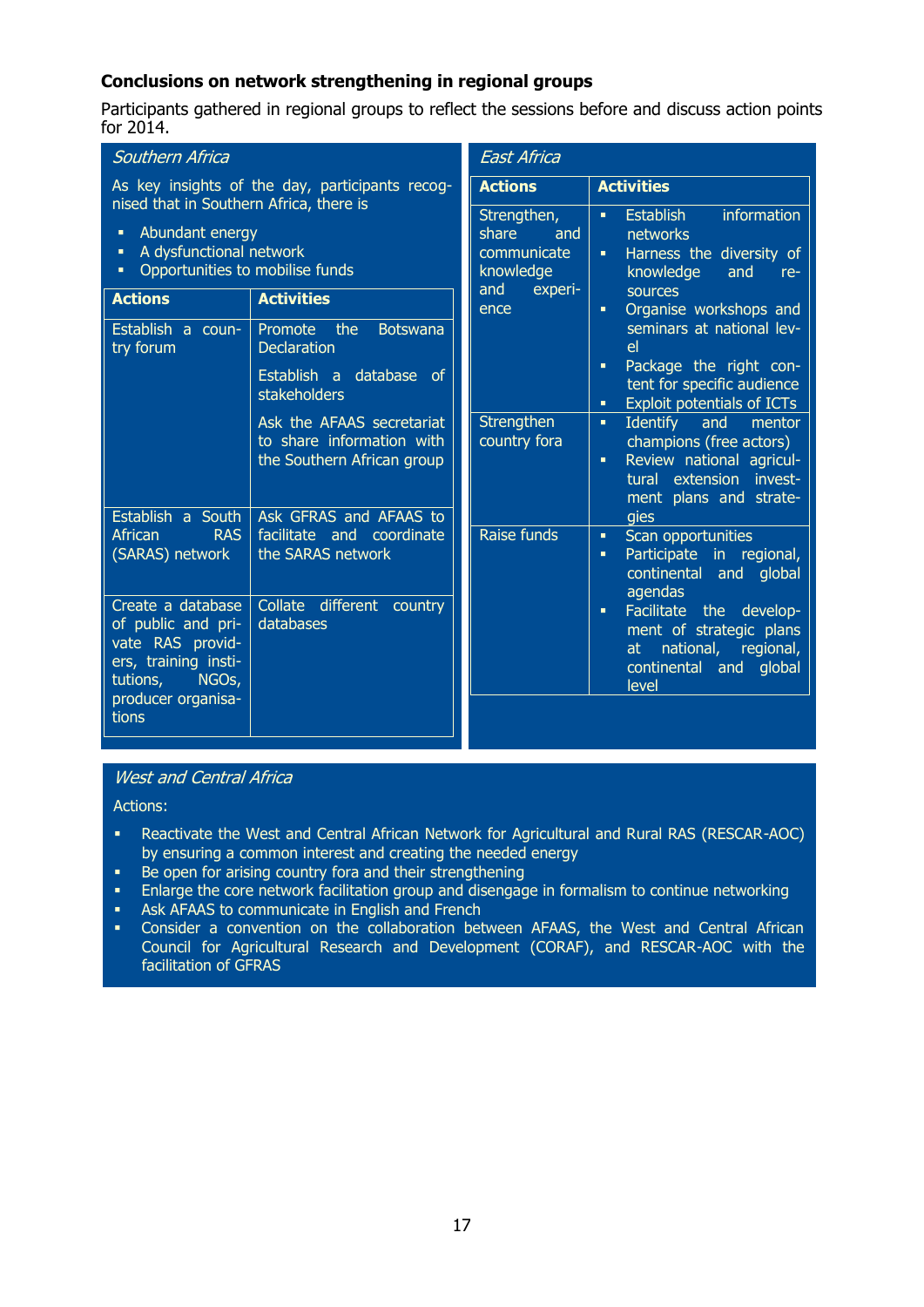| <b>Central Asia and Caucasus</b>                                         |                                                                                                                                                                                                                                |  |  |
|--------------------------------------------------------------------------|--------------------------------------------------------------------------------------------------------------------------------------------------------------------------------------------------------------------------------|--|--|
| <b>Actions</b>                                                           | <b>Activities</b>                                                                                                                                                                                                              |  |  |
| the<br>Organise<br>2014<br>regional<br>event in Kyrgyz-<br>stan          | Establish a close working<br>٠<br>relation with the GFRAS<br>secretariat<br>Mobilise private and pub-<br>a,<br>lic RAS actors from all<br>countries of Central Asia<br>and Caucasus (CAC) as<br>well as Turkey and Rus-<br>sia |  |  |
| Create partner-<br>ships with devel-<br>opment partners                  | Elaborate a joint network<br>٠<br>concept in an attractive<br>package<br>Identify and use diverse<br>٠<br>approaches to attract fi-<br>nances piece by piece                                                                   |  |  |
| Inform about<br><b>GFRAS</b> in Central<br>Asia and Cauca-<br><b>SUS</b> | Summarise results from<br>٠<br>the 4 <sup>th</sup> GFRAS Annual<br>Meeting and GFRAS ac-<br>tivities<br>Translate key GFRAS<br>п<br>documents to Russian<br>and other languages                                                |  |  |

## South Asia

#### Actions:

- Create more awareness and interest by expanding the virtual network of the Agricultural Extension in South Asia (AESA) network and by participating in relevant meetings and conferences
- **•** Organise the first face-to-face meeting of key RAS stakeholders in January 2014 in Kathmandu, Nepal
- Raise financial resources to implement priorities identified in collaboration with APIRAS and GFRAS

#### South East Asia

Actions:

- **Foster institutional membership on coun**try level in the Asia-Pacific Islands Rural Advisory Services (APIRAS) network
- **Expand the APIRAS core group to new** member countries
- **Share information on APIRAS and GFRAS** in country events and meetings
- **Seek member contributions to update the** APIRAS website

## Latin America

#### Actions:

- **Elaborate quidelines on deal**ing with diversity
- **Establish agreements on es**tablishing a knowledge management system
- **•** Promote internal capacity of innovation and adoption

#### Caribbean Islands

| <b>Actions</b>                                                                                                                                                                                 | <b>Due date</b>         |
|------------------------------------------------------------------------------------------------------------------------------------------------------------------------------------------------|-------------------------|
| Present CAEPNet to stakeholders at the Caribbean<br>Week of Agriculture with the intention of expand-<br>ing the network and especially attract farmers,<br>the private sector and governments | October<br>2013         |
| Develop a mailing list for future contract and for<br>use on a website and other ICT facilities                                                                                                | <b>December</b><br>2013 |
| <b>Execute an extension meeting on RAS</b>                                                                                                                                                     | August<br>2014          |

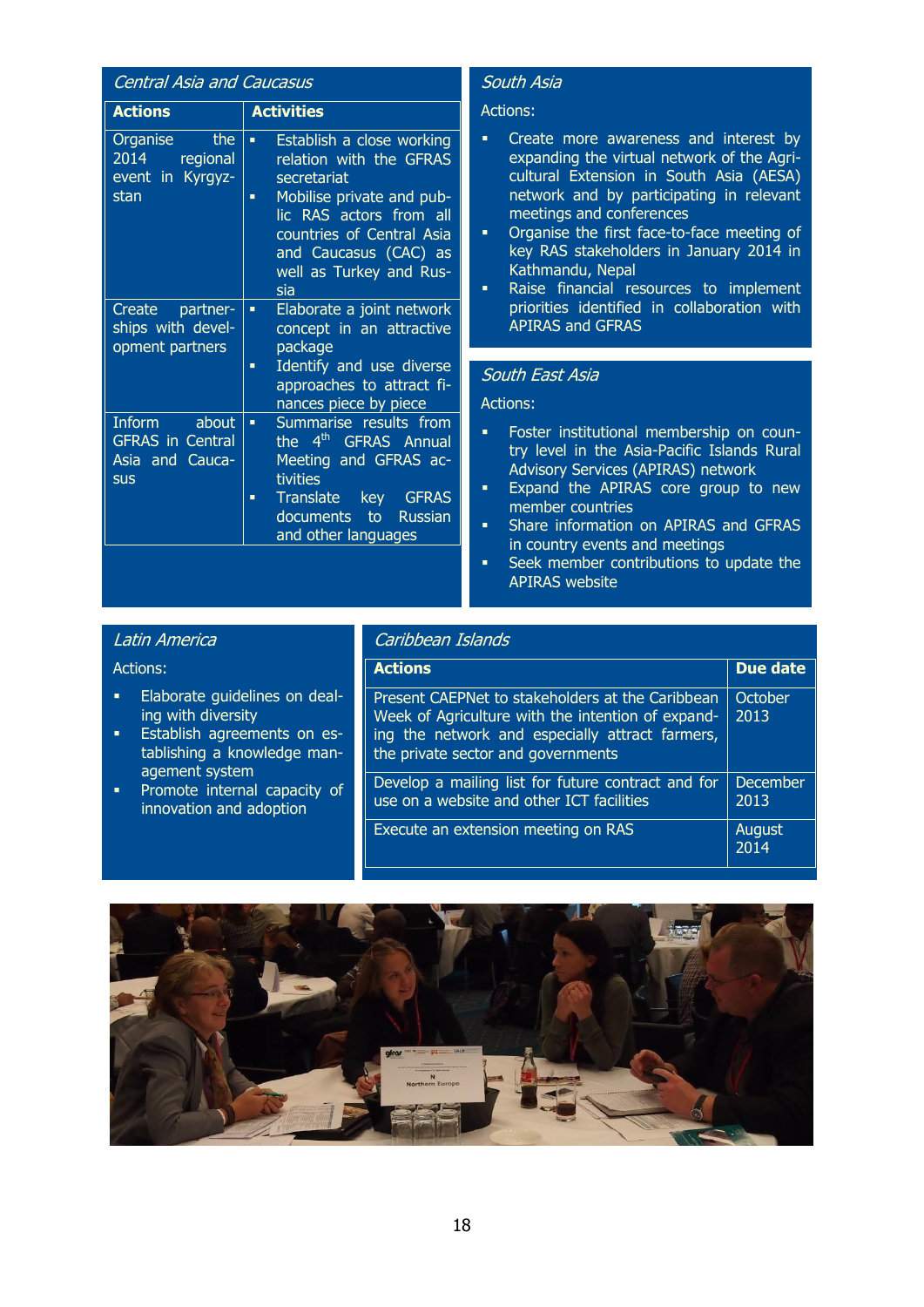#### Eastern Europe

Actions:

- Establish a network of Western Balkans advisory services
- Define procedures to identify regional and thematic needs
- Organising a meeting to identify joint goals and present them at the Croatian Forum held in summer 2014 in Zagreb
- **Stakeholders from Western** Balkans participate in the Croatian Forum

#### Northern Europe

Actions:

- Maintain and strengthen existing networks (e.g. the Balitc DEAL project advisory network) by attracting more stakeholders such as farmer organisations and policy makers
- Establish and functionalise EUFRAS by clearing its goals and functions according to members' professional interests
- **Form operational groups for** the implementation of European Innovation Partnership Project

#### Western Europe

Actions:

- Understand the profiles and needs of members
- Collect and disseminate examples of good practices and value added by extension
- Give a voice to providers of advisory services

#### Global actors

Actions:

- Keep the good work up: maintain open debates and publish easily digestible global and regional summaries
- Publish success stories from each regional network, including context explanations on what led to successes, what routes have been tried without success
- Identify, stimulate, and encourage groups around key global and regional issues

## **Wrap up and Outlook**

Wrap up and outlook presentations can be found under the respective sections on the parallel sessions (see green boxes), the field trips, and the conclusions on network strengthening in regional groups (see blue boxes).

**GFRAS steering committee members** appreciated the diversity of thematic discussions at the Annual Meeting, which widened the GFRAS view on issues, constraints, and perspectives in regards to the involvement of the private sector and producer organisations in RAS. Cooperation with the private sector and producers' organisations is highly relevant in GFRAS. The GFRAS Annual Meeting gave the right direction, which needs to be followed within GFRAS functions and actions. A change in mindset in regards to the conceptualisation of RAS and the relevance of good practices is a key lesson for steering committee members. Evidence needs strong consideration on global and regional level. Participants were invited to engage in thematic GFRAS initiatives that give substance to GFRAS through the generation of evidence and products.

**Kristin Davis**, GFRAS executive secretary, promised to consider recommendations and followup the GFRAS Annual Meeting throughout the implementation of the secretariat workplan. In order to give RAS a voice and to foster evidence and capacity on RAS, GFRAS plans, amongst others, to:

- Participate and contribute to the Farmers' Forum in early 2014 in Rome and other events
- Support (sub-) -regional activities and their planned meetings
- Contribute to the next Global Conference on for Agricultural Research and Development in Africa
- $\blacksquare$  Organise the 5<sup>th</sup> GFRAS Annual Meeting

Kristin thanked all involved parties for their successful efforts in putting the  $4<sup>th</sup>$  GFRAS Annual Meeting in place. She gave special thanks to BMZ, GIZ, IALB, the moderator team and the GFRAS secretariat.